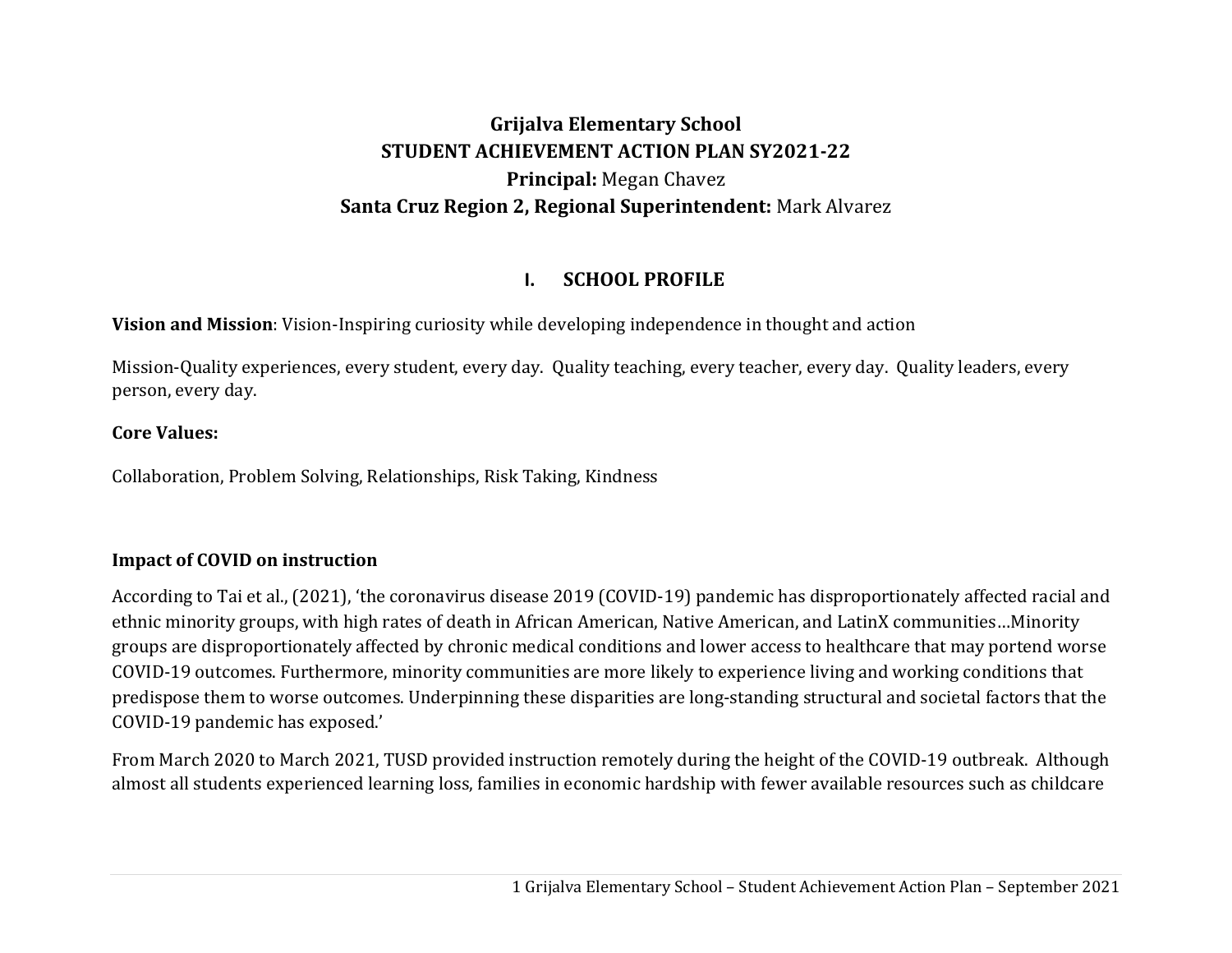and/or adult supervision, a quiet place to study at home, connectivity issues, shared devices, etc. were even more negatively affected academically by remote instruction.

|             | Impact of COVID-19 and Learning Loss: TUSD Students in Grades 3 - 8 Percent Proficient on |                            |                                       |  |     |         |                  |
|-------------|-------------------------------------------------------------------------------------------|----------------------------|---------------------------------------|--|-----|---------|------------------|
|             |                                                                                           |                            | State Testing Broken by USP Ethnicity |  |     |         |                  |
|             | Math<br><b>ELA</b>                                                                        |                            |                                       |  |     |         |                  |
|             | 2018-19                                                                                   | 2020-21<br><b>ELA Loss</b> |                                       |  |     | 2020-21 | <b>Math Loss</b> |
| African Am. | 28%                                                                                       | 17%                        | $-11%$                                |  | 24% | 9%      | $-15%$           |
| Hispanic    | 30%<br>20%<br>$-10%$                                                                      |                            |                                       |  | 27% | 10%     | $-17%$           |
| White       | 48%                                                                                       | 39%                        | $-9%$                                 |  | 46% | 27%     | $-19%$           |

#### **Estimated Time to Reach <sup>a</sup> C Letter Grade**

The current ADE school grade is a D. The state has initiated a new state test and has also adjusted the state accountability model. The impact of these changes is unknown and consequently, the estimated time to improve the state letter grade determination may need some flexibility. The academic goals for subgroups and for the entire school are both realistic and rigorous. With these state considerations in mind, the estimated time for Grijalva to increase its letter grade from a D to a C could be one year or two years depending on changes to the test and the letter grade model.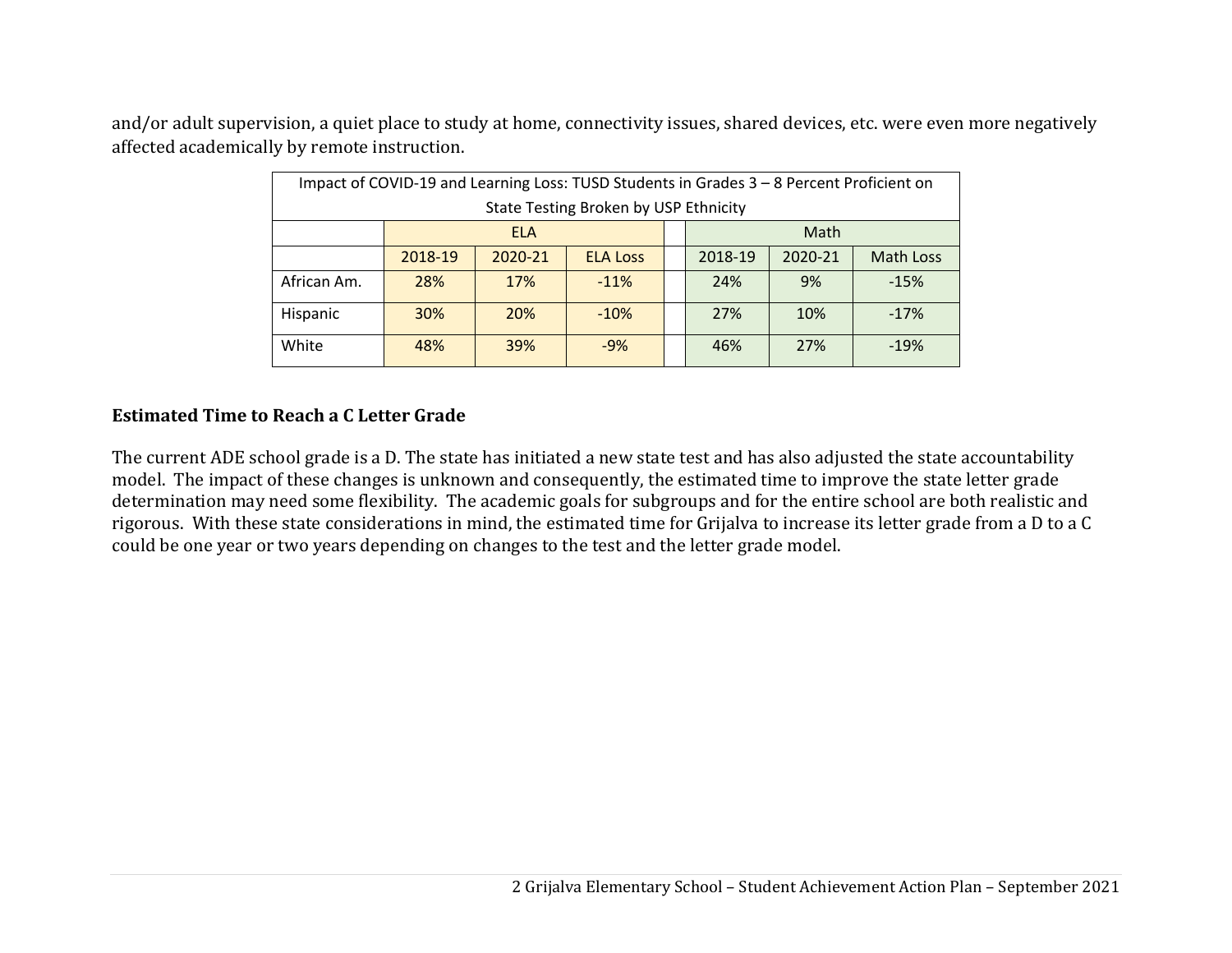#### **Student Profile:**

| <b>White</b>    | African            | <b>Hispanic</b> | <b>Native</b> | <b>Asian</b> | <b>Multi-Racial</b> | <b>Total Number</b> |
|-----------------|--------------------|-----------------|---------------|--------------|---------------------|---------------------|
|                 | American           |                 | American      | American     |                     | of Students         |
| 30              |                    | 477             | 21            |              |                     | 542                 |
| English         | <b>Exceptional</b> |                 |               |              |                     |                     |
| Language        | <b>Education</b>   |                 |               |              |                     |                     |
| <b>Learners</b> | <b>Students</b>    |                 |               |              |                     |                     |
| 82              | 62                 |                 |               |              |                     |                     |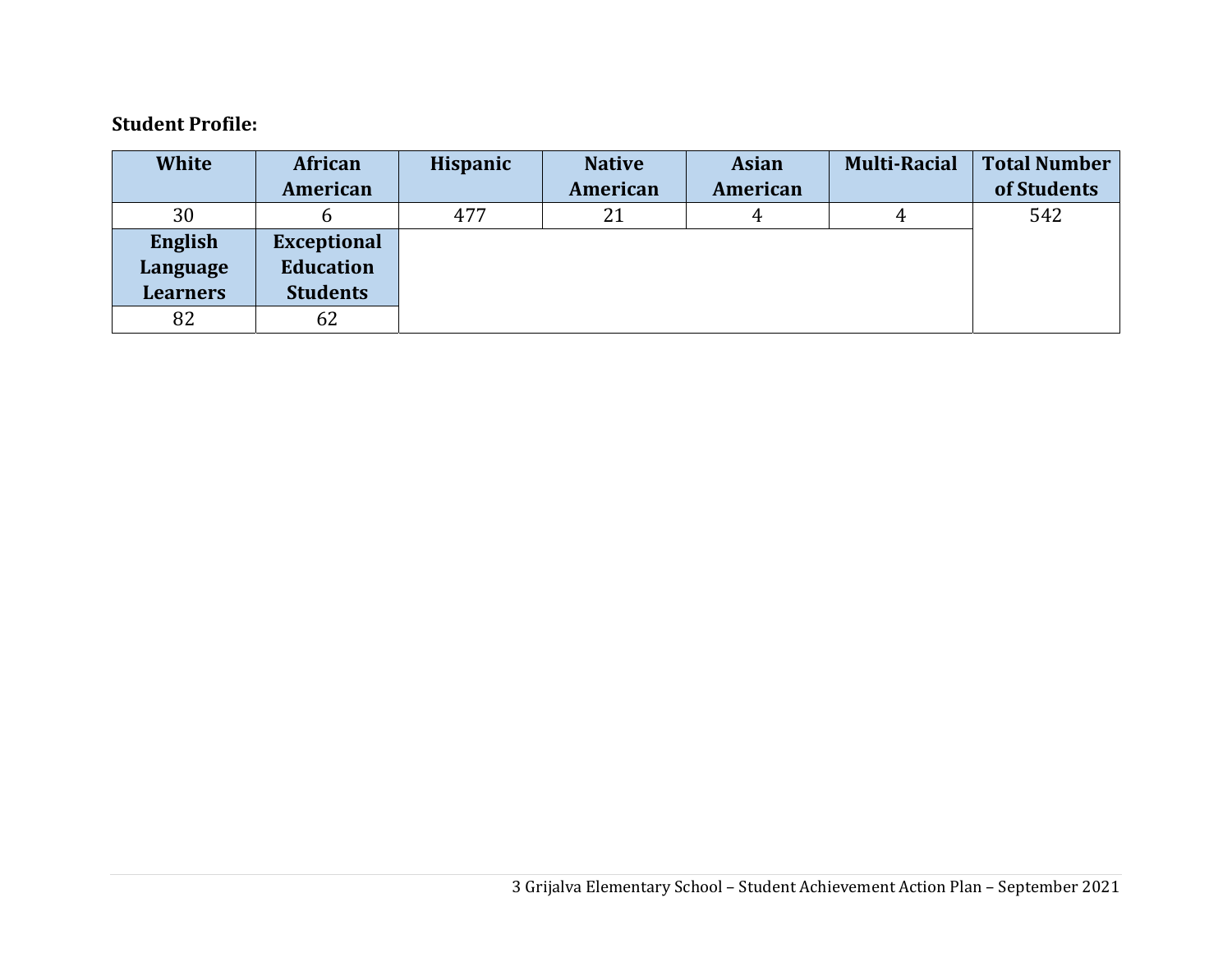#### **Limitations of 2020‐21 AzM2 data as <sup>a</sup> comparison to other years**

When reviewing the findings from state testing during remote instruction and COVID-19, please note that participation rates among students taking the state assessment were so low, especially in high school, that caution is needed when drawing conclusions about student performance at the district level and statewide. It is recommended against making a simple comparison to prior years' performance data because of the instructional challenges caused by COVID-19, low student educational engagement/participation rates, and family trauma. Both at the district and the state level, learning loss is evident, especially among our youngest grades. TUSD had only a 57% participation rate for state testing and so the data may or may not be representative of the district as a whole.

|       | AzMERIT Difference in ELA Percent Passing Comparison of TUSD and the State<br>by Grade and Subject |                           |                   |                           |  |                 |              |
|-------|----------------------------------------------------------------------------------------------------|---------------------------|-------------------|---------------------------|--|-----------------|--------------|
|       | <b>ELA 2019</b>                                                                                    |                           |                   | <b>ELA 2021</b>           |  | <b>ELA Loss</b> |              |
| Grade | TUSD %<br>Passing                                                                                  | State %<br><b>Passing</b> | TUSD %<br>Passing | State %<br><b>Passing</b> |  | <b>TUSD</b>     | <b>State</b> |
| 3     | 38%                                                                                                | 46%                       | 21%               | 35%                       |  | $-17%$          | $-11%$       |
| 4     | 40%                                                                                                | 51%                       | 29%               | 44%                       |  | $-11%$          | $-7%$        |
| 5     | 43%                                                                                                | 52%                       | 32%               | 45%                       |  | $-11%$          | $-7%$        |
| 6     | 27%                                                                                                | 42%                       | 19%               | 35%                       |  | $-8%$           | $-7%$        |
| 7     | 26%                                                                                                | 41%                       | 19%               | 38%                       |  | $-7%$           | $-3%$        |
| 8     | 24%                                                                                                | 38%                       | 17%               | 35%                       |  | $-7%$           | $-3%$        |
| 9     |                                                                                                    |                           |                   |                           |  |                 |              |
| 10    |                                                                                                    |                           | 19%               | 32%                       |  |                 |              |
| 11    |                                                                                                    |                           |                   |                           |  |                 |              |

|                                                   |  | AzMERIT Difference in MATH Percent Passing Comparison of TUSD and the<br>State by Grade and Subject |  |  |  |  |  |
|---------------------------------------------------|--|-----------------------------------------------------------------------------------------------------|--|--|--|--|--|
| Math Loss<br><b>MATH 2019</b><br><b>MATH 2021</b> |  |                                                                                                     |  |  |  |  |  |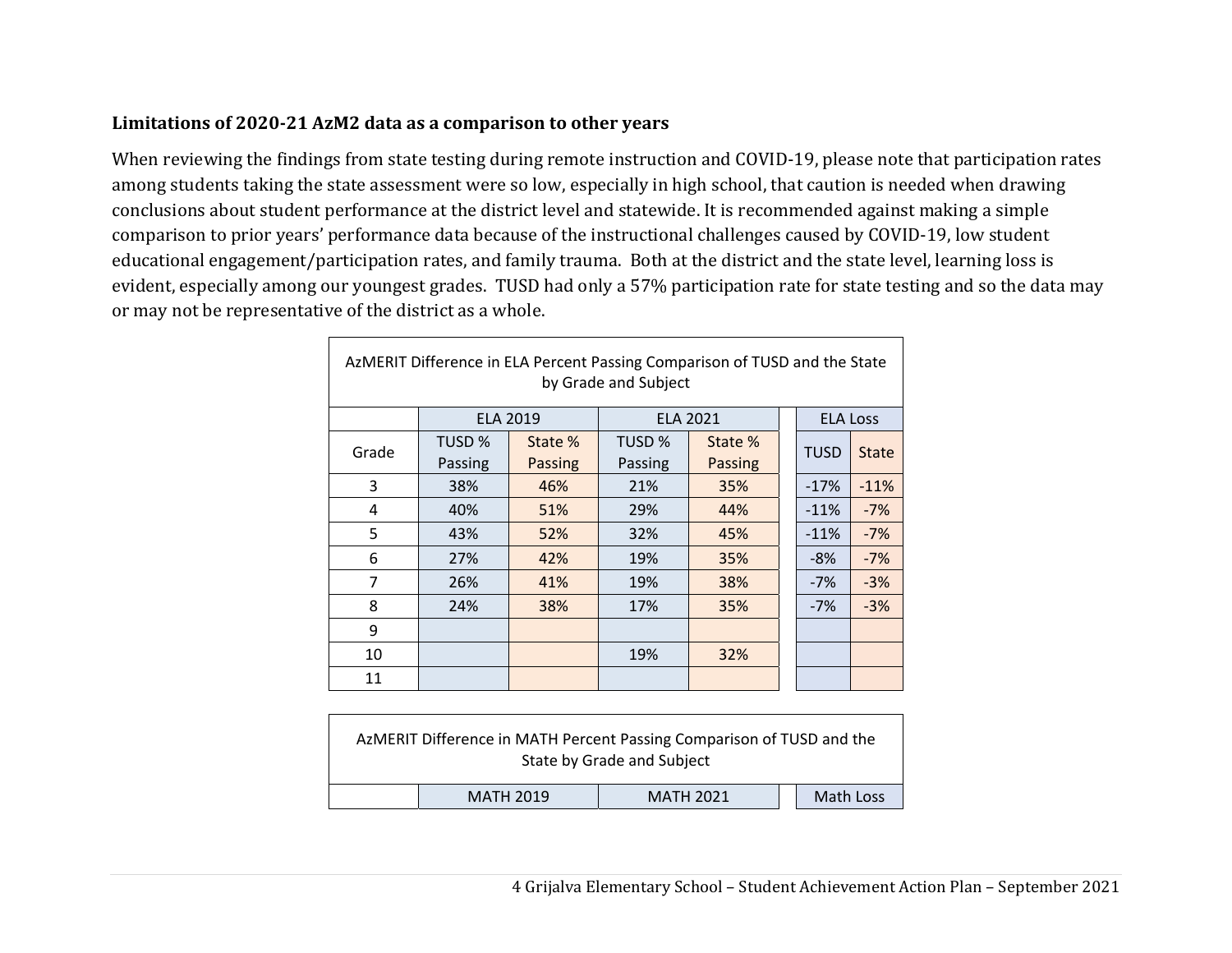| Grade  | <b>TUSD %</b><br>Passing | State %<br>Passing | TUSD %<br>Passing | State %<br>Passing | <b>TUSD</b> | <b>State</b> |
|--------|--------------------------|--------------------|-------------------|--------------------|-------------|--------------|
| 3      | 42%                      | 51%                | 18%               | 36%                | $-24%$      | $-15%$       |
| 4      | 36%                      | 48%                | 16%               | 34%                | $-20%$      | $-14%$       |
| 5      | 36%                      | 46%                | 16%               | 31%                | $-20%$      | $-15%$       |
| 6      | 23%                      | 41%                | 8%                | 29%                | $-15%$      | $-12%$       |
| 7      | 22%                      | 38%                | 12%               | 30%                | $-10%$      | $-8%$        |
| 8      | 18%                      | 32%                | 9%                | 26%                | $-9%$       | $-6%$        |
| Alg I  |                          |                    |                   |                    |             |              |
| Geom   |                          |                    | 13%               | 26%                |             |              |
| Alg II |                          |                    |                   |                    |             |              |

#### **3 Years of AzMERIT Percent Proficiency by Grade**

|                     | 3 Years of AzMERIT Math Percent Proficiency by Grade |                                              |                             |                       |                |                 |                       |                             |                               |
|---------------------|------------------------------------------------------|----------------------------------------------|-----------------------------|-----------------------|----------------|-----------------|-----------------------|-----------------------------|-------------------------------|
|                     | $\omega$<br>ັບ<br>$\overline{\phantom{0}}$<br>201    | $\overline{4}$<br>Ğ<br>$\overline{ }$<br>201 | $\sqrt{2}$<br>উ<br>∼<br>201 | $\omega$<br>Ğ<br>2018 | 4<br>ত<br>2018 | LO<br>Ğ<br>2018 | $\omega$<br>Ğ<br>2019 | $\overline{a}$<br>Ğ<br>2019 | $\mathbf{L}$<br>G<br>ō<br>201 |
| State Avg           | 47%                                                  | 47%                                          | 47%                         | 53%                   | 47%            | 47%             | 51%                   | 48%                         | 46%                           |
| <b>District Avg</b> | 39%                                                  | 36%                                          | 38%                         | 43%                   | 36%            | 37%             | 42%                   | 36%                         | 36%                           |
| Grijalva            | 21%                                                  | 17%                                          | 14%                         | 28%                   | 17%            | 12%             | 31%                   | 15%                         | 12%                           |

#### **3 Years of AzMERIT ELA Percent Proficiency by Grade**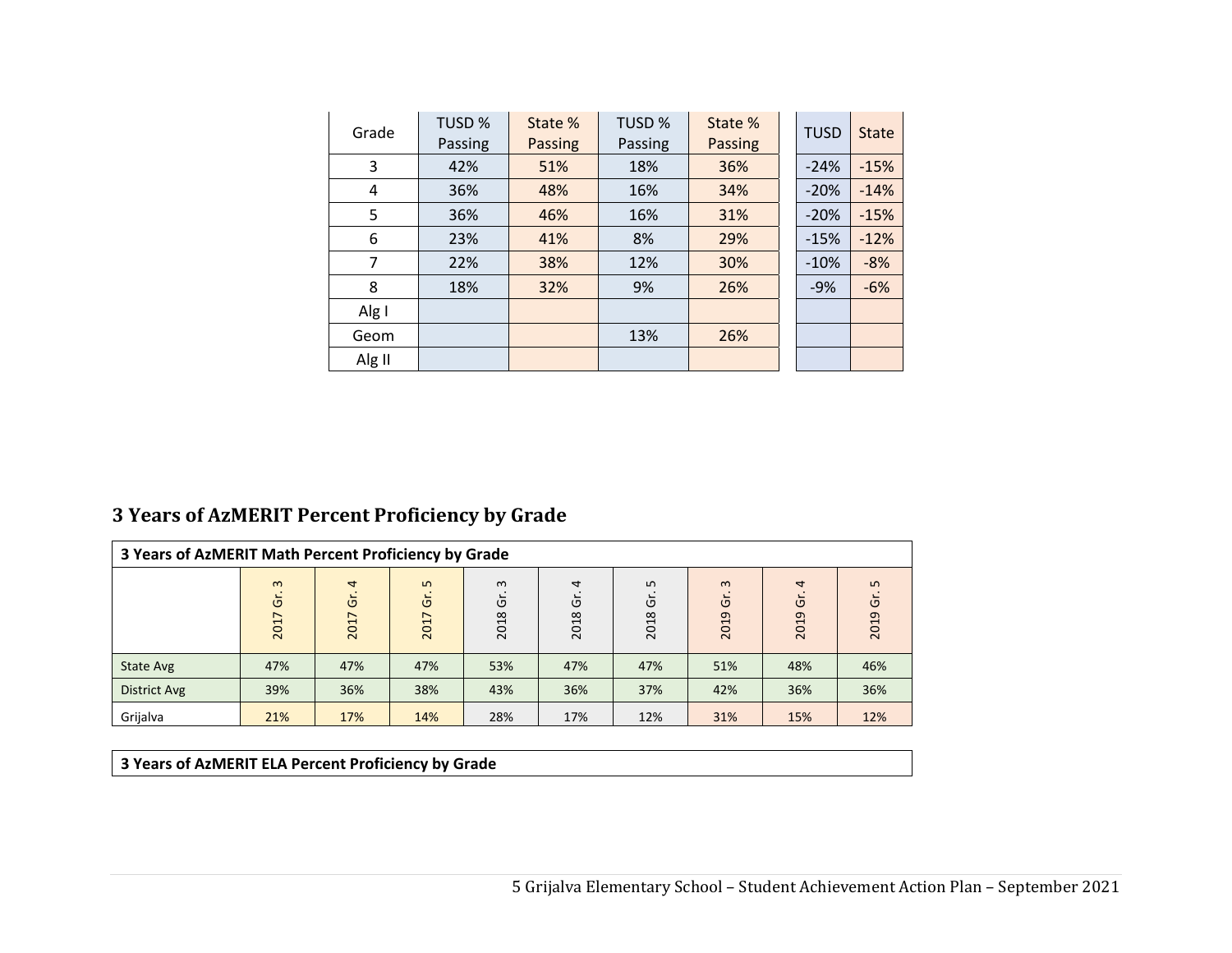|                     | $\omega$<br>ပ<br>↖<br>$\overline{\phantom{0}}$<br>$\overline{c}$ | 4<br>$\overline{c}$<br>2017 | LO.<br>ত<br>$\overline{ }$<br>201 | $\omega$<br>Ğ<br>2018 | 4<br>$\circ$<br>2018 | LO.<br>Ğ<br>2018 | $\omega$<br>Ğ<br>$\sigma$<br>$\overline{ }$<br>20 | $\overline{a}$<br>$\overline{C}$<br>2019 | $\sqrt{ }$<br>פ<br>ᡡ<br>$\mathbf{\mathbf{\mathsf{H}}}$<br>$\overline{N}$ |
|---------------------|------------------------------------------------------------------|-----------------------------|-----------------------------------|-----------------------|----------------------|------------------|---------------------------------------------------|------------------------------------------|--------------------------------------------------------------------------|
| <b>State Avg</b>    | 43%                                                              | 48%                         | 44%                               | 44%                   | 47%                  | 48%              | 46%                                               | 51%                                      | 52%                                                                      |
| <b>District Avg</b> | 34%                                                              | 37%                         | 32%                               | 35%                   | 38%                  | 37%              | 38%                                               | 40%                                      | 43%                                                                      |
| Grijalva            | 27%                                                              | 20%                         | 9%                                | 22%                   | 31%                  | 15%              | 27%                                               | 33%                                      | 28%                                                                      |

| 2018-19 AzMERIT Percent Proficiency<br><b>Broken Out by USP Ethnicity</b> |      |            |  |  |
|---------------------------------------------------------------------------|------|------------|--|--|
| <b>USP Ethnicity</b>                                                      | Math | <b>ELA</b> |  |  |
| White                                                                     | 0%   | 55%        |  |  |
| African Am.                                                               | NΑ   | NΑ         |  |  |
| Hispanic                                                                  | 20%  | 29%        |  |  |
| Native Am.                                                                | 10%  | 35%        |  |  |
| Asian-Pl                                                                  | ΝA   | NΑ         |  |  |
| Multi-Racial<br>11%<br>11%                                                |      |            |  |  |
| All                                                                       | 19%  | 29%        |  |  |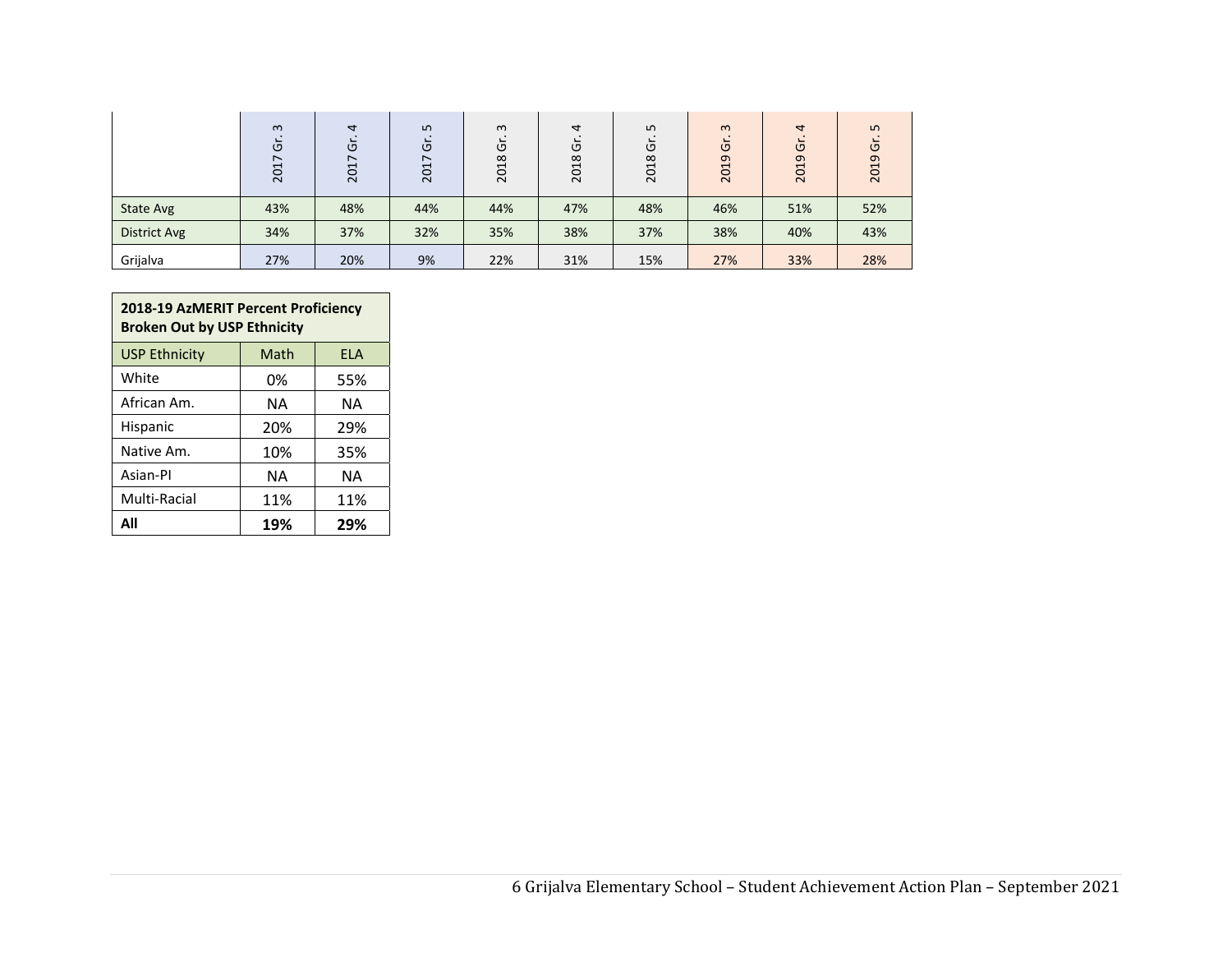### **A. GAPS IN STUDENT OUTCOMES**

Based on data analysis, Grijalva Elementary has identified the following gaps in areas of student outcomes. For each, Grijalva provides a description of the gaps, including the desired state, the current reality, and an explanation of the identified gaps.

### **Achievement Gap is heavily influenced by SES**

The persistence of the achievement gap between White students compared to African American and Latino students has been an ongoing and perplexing issue in school improvement. Studies such as Reardon & Portilla (2016) and von Hippel et al., (2018) have demonstrated that academic achievement gaps are established at kindergarten entry, are heavily influenced by SES, and remain stable across schooling.

Since the 1970's, schools have shown little or no progress in closing the academic gap in test score performance. (Stiefel et al., 2006) The continuing focus on this issue undermines our faith in public education to provide all students with an equitable and quality education. Confounding this issue is the assumption that academic advancement is based primarily on individual ability or achievement. This assumption appears to confirm implicitly that the capability and motivation of students of color, especially African American students, is somehow lacking. To the extent that people assume that the achievement gap is evidence of the limited academic capabilities and outcomes among students of color feeds implicit (and explicit) racism that permeates American society and schooling today. (Hawley &Freitas 2020, unpublished paper.) Many studies over the last two decades have argued that poverty continues to be the primary catalyst for the achievement gap and confirm Sean Reardon's recent statement (2019) that the racial "achievement gap" in standardized-test scores shouldn't be considered a racial gap at all…Instead, it's more accurate to call it a "poverty gap."'

*Data Source: AZ Merit 18‐19*

### **Current Reality:**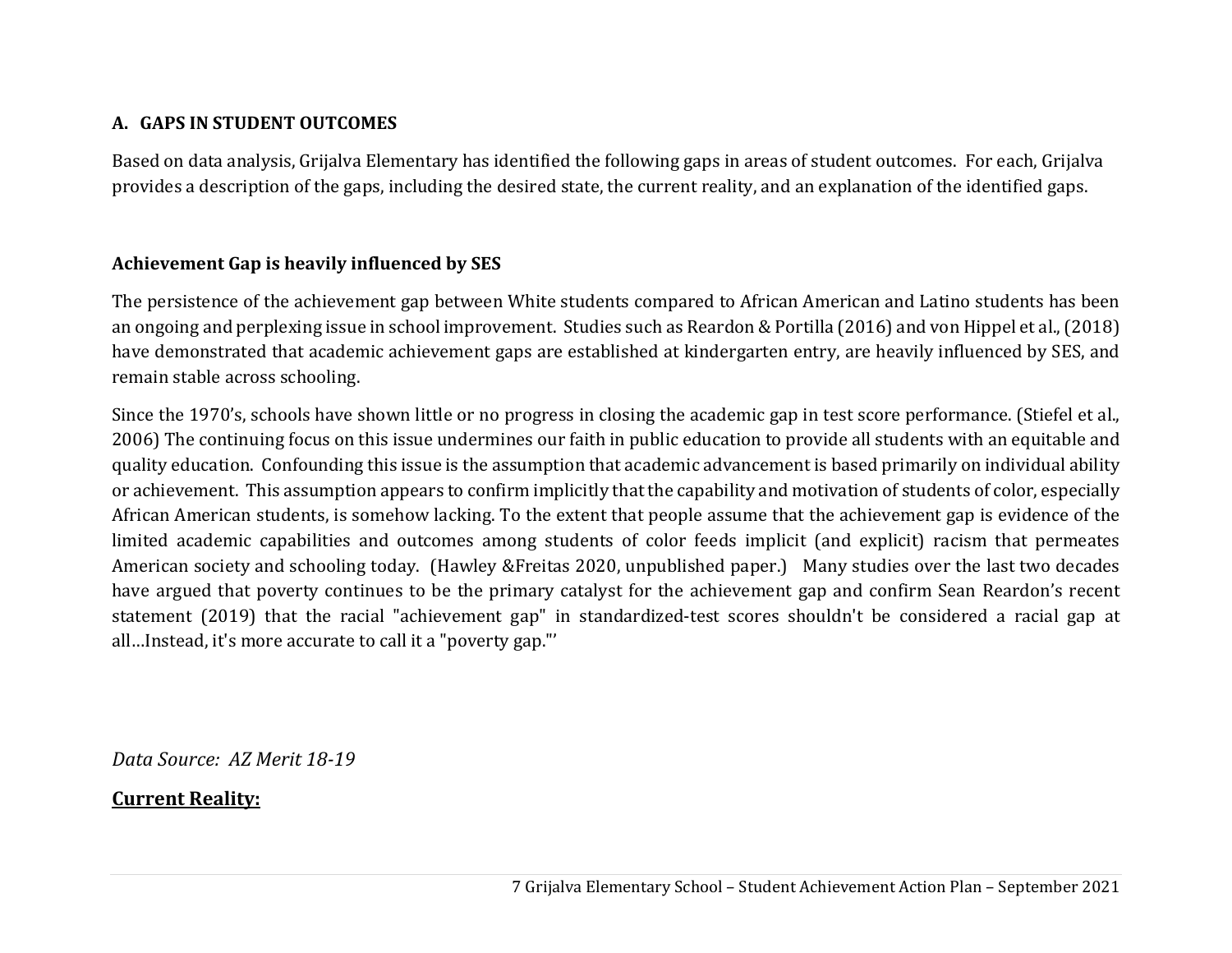### **ELA**

3rd Grade: 27% (Proficient or Highly Proficient) in comparison to the State average of 46%. 4th Grade: 33% (Proficient or Highly Proficient) in comparison to the State average of 51%. 5th Grade: 28% (Proficient or Highly Proficient) in comparison to the State average of 52%. **Math**

3rd Grade: 31% (Proficient or Highly Proficient) in comparison to the State average of 51%. 4th Grade: 15% (Proficient or Highly Proficient) in comparison to the State average of 48%. 5th Grade: 12% (Proficient or Highly Proficient) in comparison to the State average of 46%.

#### **Desired State:**

#### **ELA**

3rd Grade 30 % by 2021

4th Grade 36% by 2021

5th Grade 31% by 2021

### **MATH**

3rd Grade 34 % by 2021

4th Grade 18% by 2021

5th Grade 15% by 2021

Grijalva wants to eliminate gaps between racial and ethnic groups within the next ten years.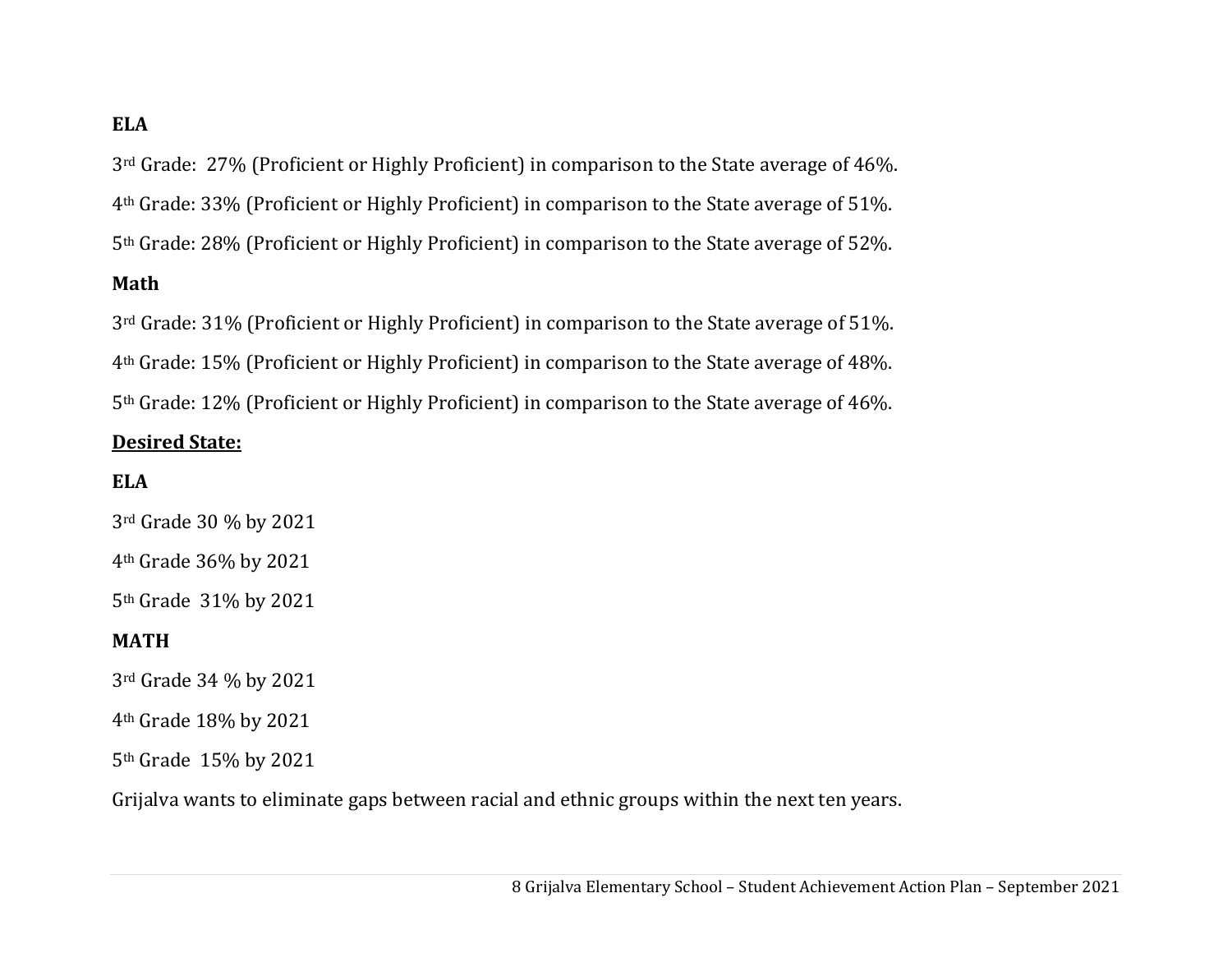### **Gap:**

The gap between Hispanic and White students in ELA is 26%, in Math 20%. Hispanic, African American and all other subgroups will reduce current gaps in ELA and Math across the board by increasing proficiency by 5%.

### **B.** SMART Improvement Goals

Based on gaps identified in section A, above, Grijalva Elementary developed SMART improvement goals designed to move Grijalva students from the current reality to the desired state.

1. ELA Improvement Goal:

By May 2022, 90% of 3rd-5th graders will increase reading skills, fluency, and comprehension by two levels as measured by NSGRA.

By May 2021, Kindergarten-5th Grade Teachers will develop knowledge of 5 core areas of reading (Phonemic awareness, phonics, fluency, vocabulary, and comprehension) and understanding how to teach each area as evidenced by lesson plans and observations.

2. Math Improvement Goal:

By May 2022, Kindergarten-5th grade students will increase the percent correct of questions assessing NBT standard by 1 0% as measured by quarterly benchmark assessments.

By May 2022, 90% of teacher's lesson planning and delivery will provide students with opportunities to build math conceptual understanding through inquiry and problem-solving, as evidenced by teacher lesson plans and math observations.

3. Subgroup Achievement Goals\*:

By 2024-25, the achievement gap between White students and African American students will be reduced by 5% in ELA and Math as measured on the state assessment

By 2024-25, the achievement gap between White students and Hispanic students will be reduced by 5% in ELA and Math as measured on the state assessment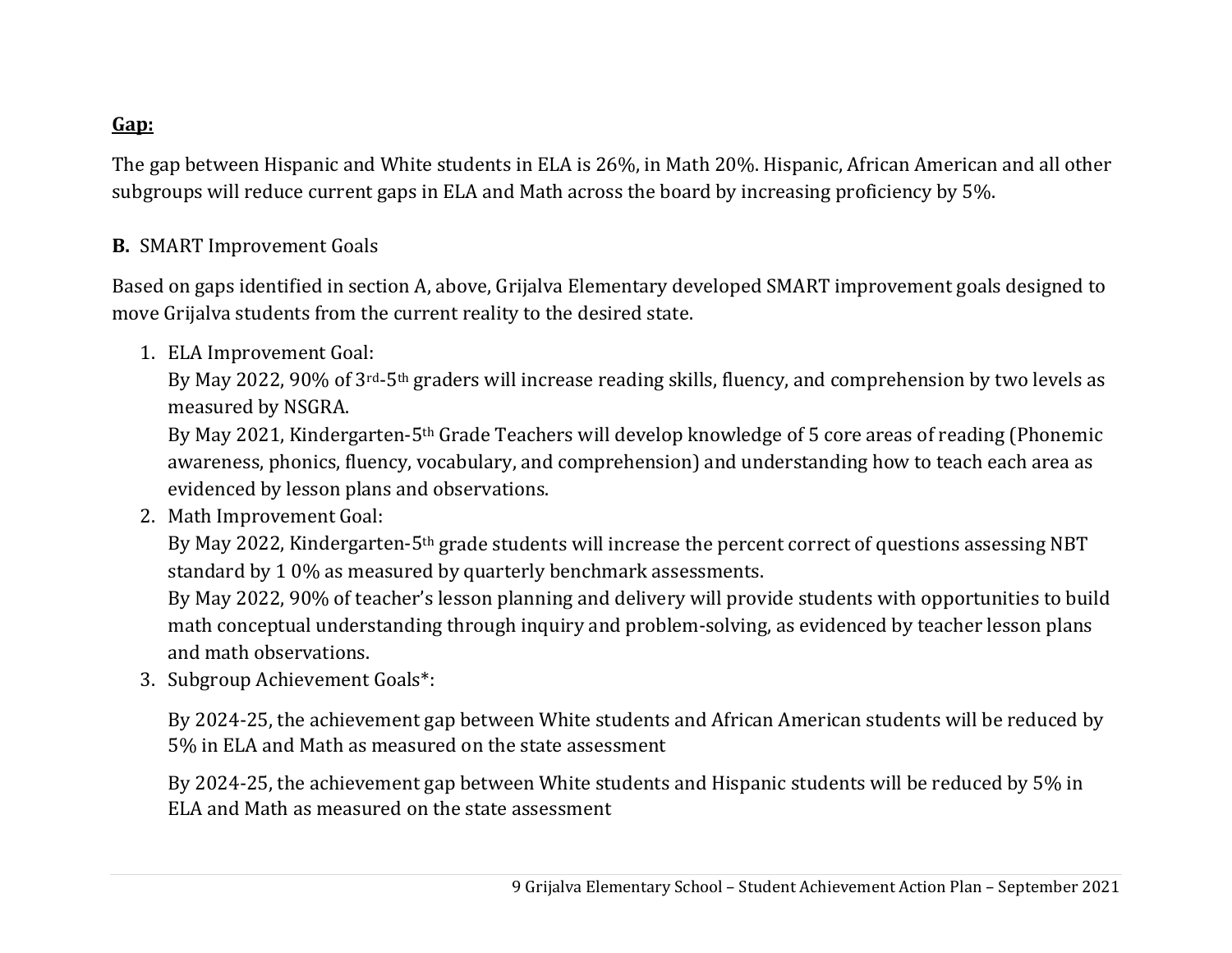\*Sub-group membership for African American and White students is very low at this school indicating that the scores of a *few students in either group could dramatically impact sub‐group performance percent on state testing.*

### *C.* **MOST EFFECTIVE AND FEASIBLE EVIDENCE‐BASED STRATEGIES**

After analyzing gaps and goals, Grijalva reviewed multiple evidence-based strategies and assessed each for potential for effectiveness and feasibility. Achievement of the goals from section B, above, will be supported by the most effective and feasible evidence-based strategies, below.

### *1. ELA Improvement Goal:*

### **Strategy 1a:**

- Science of Reading
- Instructional Rounds
- Curriculum Service Provider, MTSSF, and Principal will provide targeted Professional Development for teachers to focus on:
	- o Phonemic awareness, phonics, fluency, vocabulary, and comprehension
	- o Assessing comprehension through NSGRA identify specific comprehension needs
	- o Comprehension skills and strategies: Self-monitoring, summarizing, paraphrasing, inferring, evaluating, asking and answering questions

### **Strategy 1a:**

- Common Formative, Short-term Assessment cycle
	- o Every week our teacher teams will meet with their Collaborative Teacher Teams, along with our Curriculum Service Provider-Analyzing student data
	- o -Planning tier 2/3 support
	- o -Using guided reading lesson plans, coaching with Curriculum Service Provider (CSP)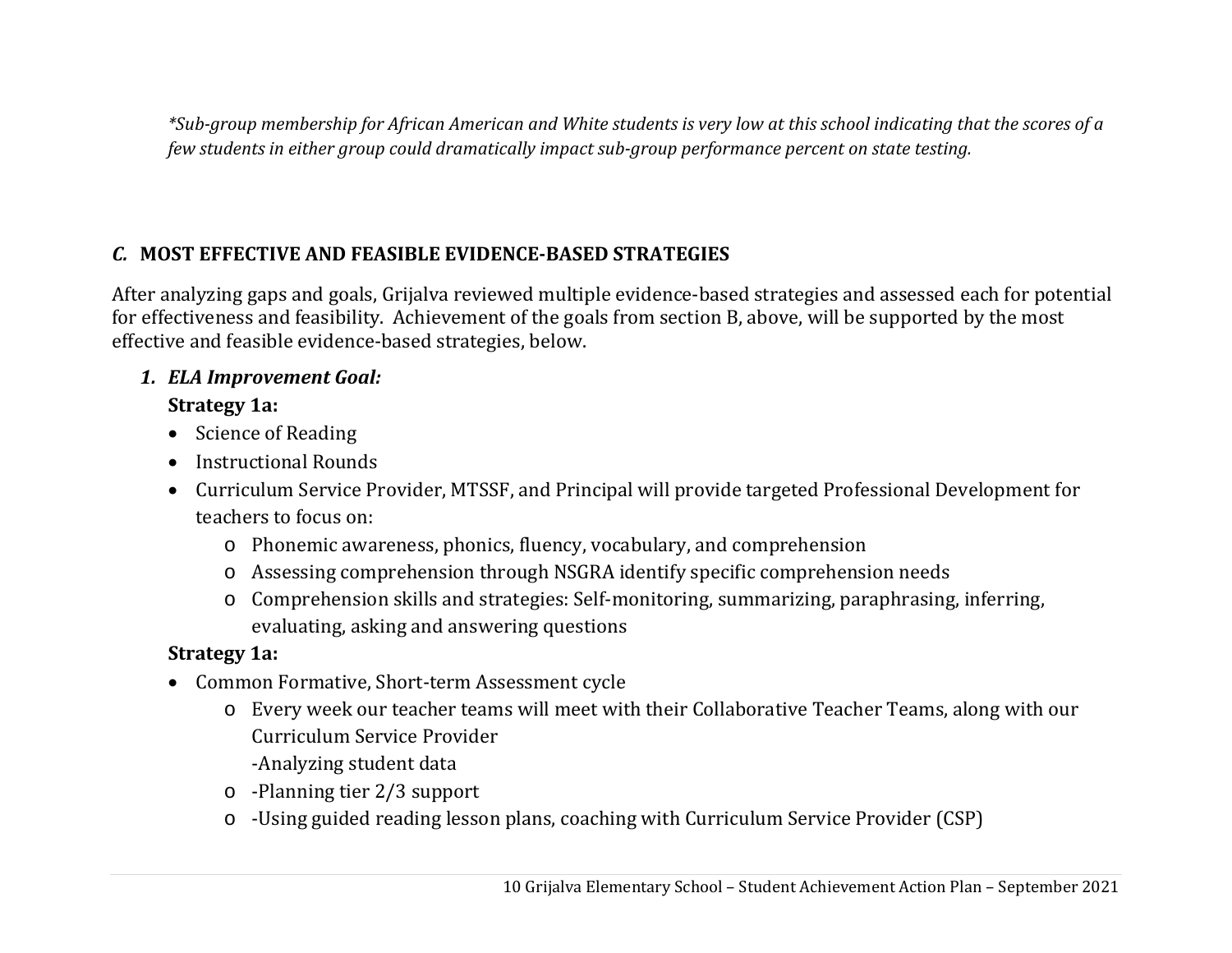- o Creating CFAs for mastery and understanding, using Benchmark Universe; Follow TUSD's shortterm assessment cycle
- o Master schedule to include job-embedded, 90 minutes per week for each grade-level Collaborative Teacher Teams.

### **Strategy 1b:**

• Scholastic Reading Coach, Principal, Curriculum Service Provider will provide targeted feedback on weekly lesson plans and after walk-throughs

# *2. Math Improvement Goal:*

### **Strategy 2a:**

- Strategy 1a: Common Formative, Short-term Assessment cycle
- Eureka Strong Start for Leaders/Teacher PD and Coaching
- Instructional Rounds
- Monthly professional development with Math Consultant Melissa Hosten to increase conceptual understanding through:
	- o Use of manipulatives in daily lessons, Number Talks, Student Discourse
- Curriculum Service Provider will provide targeted professional development to support strategies and skills taught by Math Consultant

### **Strategy 2b:**

 Math Consultant, Principal, Curriculum Service Provider will provide targeted feedback on weekly lesson plans and after walk-throughs

### **3. Subgroup Improvement Goal: Strategy 3a:**

WestEd's Discussion Builder Posters are provided to all classrooms along with PD on the use of discussion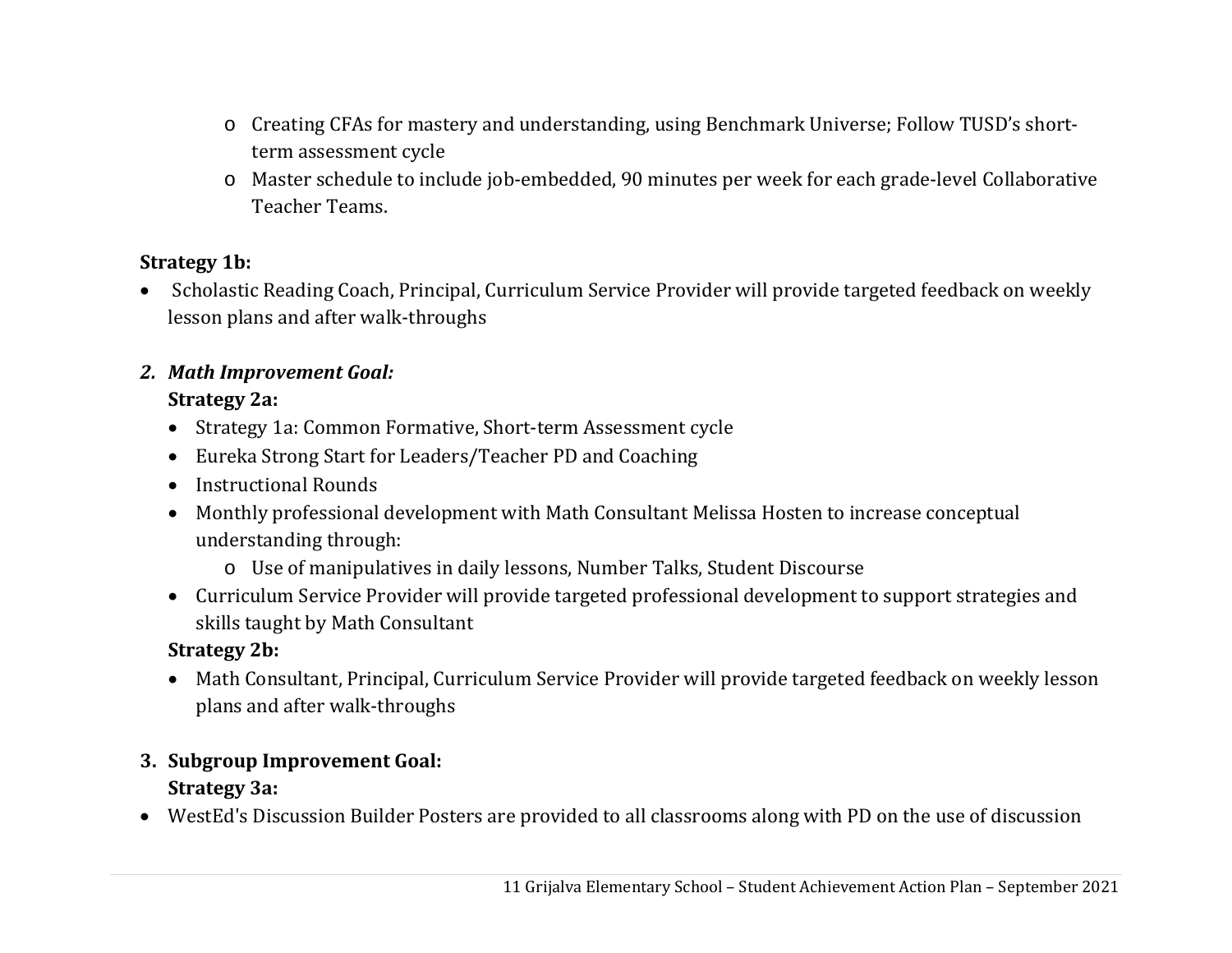strategies to support all students in higher order thinking, problem solving, language skills, meta-cognition, questioning, and to increase student engagement.

• Strategy 3b:

Teachers are provided math manipulatives and training on how to use the manipulatives to support students in building increased mathematical concepts, skills, and awareness, and to support differentiation and students in subgroups.

• Strategy 3c:

One teacher participates in the MPP Teacher Leadership Cohort. Math and Ex Ed teachers attend professional development on Math Pathways and Pitfalls, Math Discussion Strategies, and other math focused workshops facilitated by WestEd, district personnel, and school site facilitators.

• Strategy 3d:

Elementary teachers are provided KP Ten Frames to provide students with hands-on experiences in math, problem solving, place value, base-ten concepts, reasoning skills, and fluency. Teachers are provided professional development on the use of these manipulatives and will use the manipulatives in planning interventions for subgroups.

• Strategy 3e:

MTSS process is provided to support target students in both Tier II and III academic and behavioral interventions.

### **D. ACTION STEPS TO IMPLEMENT & MONITOR STRATEGIES**

Below are detailed implementation and monitoring tasks for each evidence-based strategy, including persons responsible, timelines, and needed resources.

### *1. ELA Improvement Goal:*

**Strategy 1a:**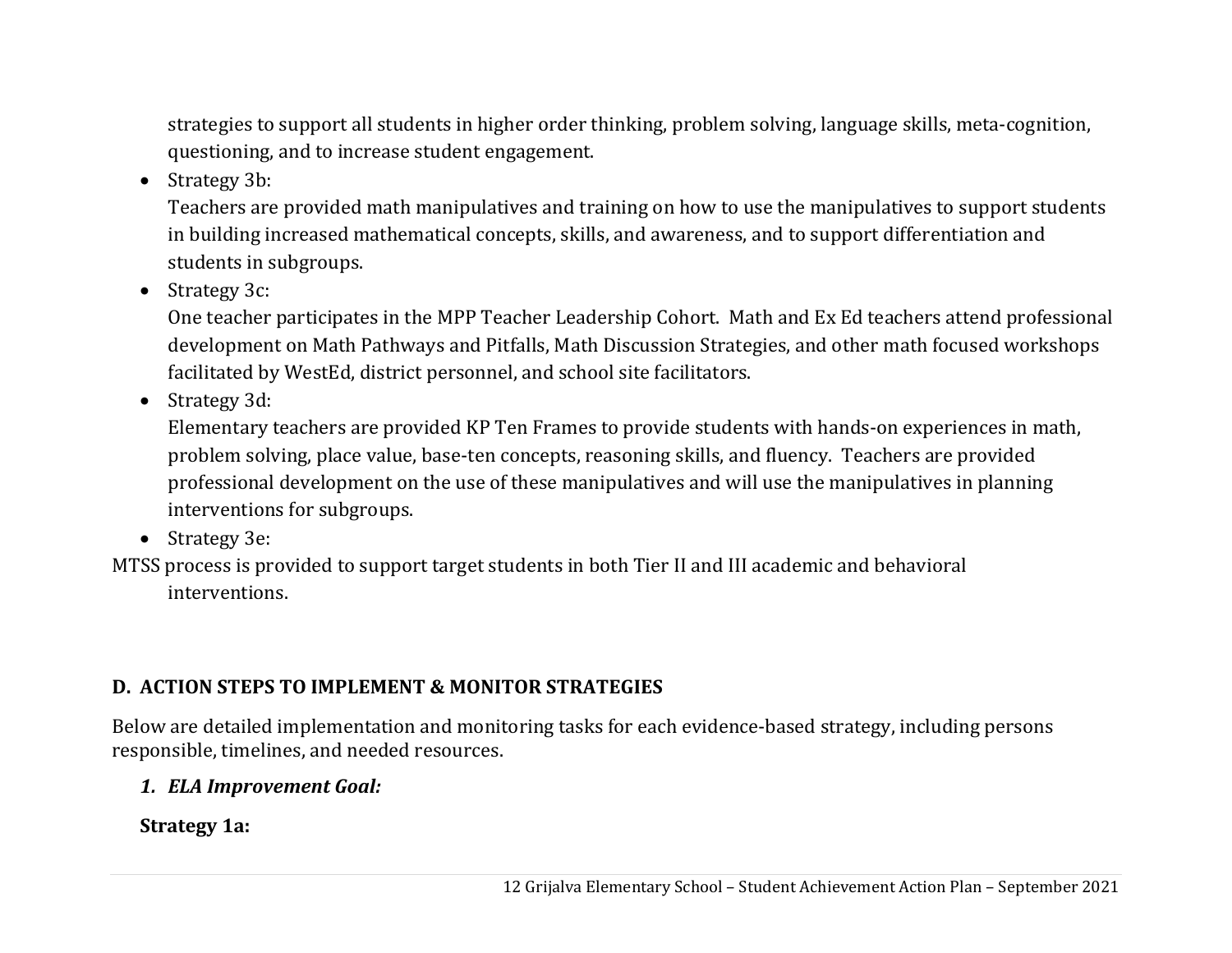- Curriculum Service Provider, MTSSF, and Principal will provide targeted Professional Development for teachers to focus on:
	- o Phonemic awareness, phonics, fluency, vocabulary, and comprehension
	- o Assessing comprehension through NSGRA identify specific comprehension needs
	- o Comprehension skills and strategies: Self-monitoring, summarizing, paraphrasing, asking and answering questions

| <b>Tasks to Implement</b><br><b>Strategy</b>                | Person(s) to<br><b>Carry Out</b><br><b>Tasks</b> | <b>Timeline/Target</b><br><b>Dates</b> | <b>Resources Needed</b> |
|-------------------------------------------------------------|--------------------------------------------------|----------------------------------------|-------------------------|
| Schedule CTTs and PD                                        | Principal                                        | August 28, 2021                        |                         |
| <b>Conduct Needs</b><br>Assessment                          | Principal, CSP                                   | October 9, 2021                        | <b>Needs Assessment</b> |
| Plan PD based on needs                                      | Principal, CSP,<br><b>MTSSF</b>                  | Ongoing<br>throughout the<br>year      |                         |
| Conduct PD/CTTs                                             | Principal, CSP,<br><b>MTSSF</b>                  | Ongoing<br>throughout the<br>year      |                         |
| <b>Tasks to Monitor,</b><br><b>Assess, and Adjust</b>       | Person(s) to<br><b>Carry Out</b><br><b>Tasks</b> | <b>Timeline/Target</b><br><b>Dates</b> | <b>Resources Needed</b> |
| Implementation of<br>strategies observed in<br>walkthroughs | Principal, CSP,<br>MTSSF,<br>Scholastic          | Ongoing<br>throughout the<br>year      |                         |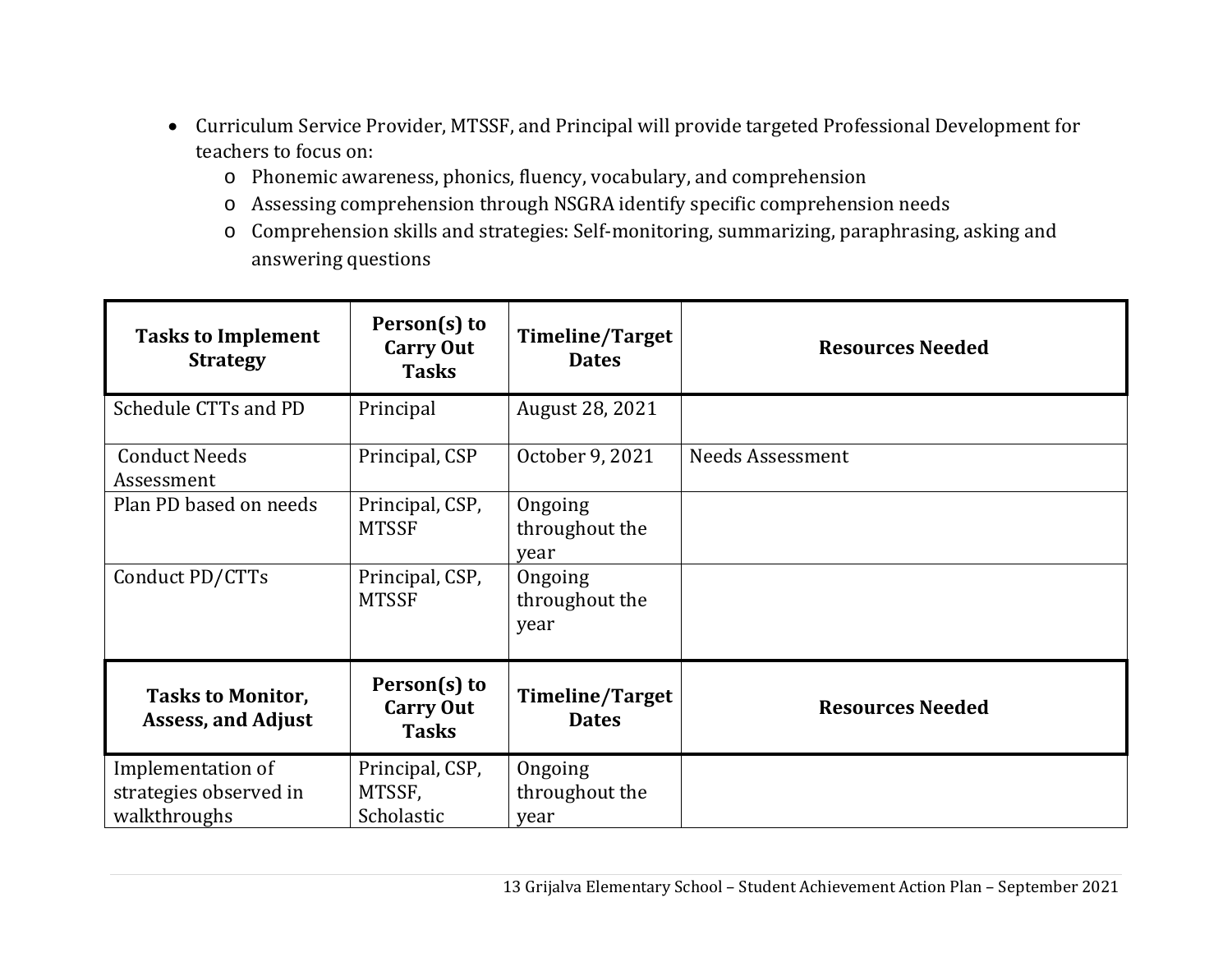|                                                                                                                                    | Reading<br>Consultant           |                                     |  |
|------------------------------------------------------------------------------------------------------------------------------------|---------------------------------|-------------------------------------|--|
| <b>Administration team</b><br>follow up with teachers<br>who need more support<br>with increased feedback<br>cycle and observation | Principal, CSP                  | As needed<br>throughout the<br>year |  |
| <b>Evidence to be Collected</b><br>for Monitoring and<br><b>Assessing Strategy</b><br>Implementation:                              | Principal, CSP,<br><b>MTSSF</b> | As needed,<br>ongoing               |  |
| <b>Lesson Plans</b><br><b>Feeback sheets</b><br><b>Observation Sheets</b><br><b>Observation of Staff</b><br>during PD/CTT          |                                 |                                     |  |
| Evidence to be Collected<br>for Monitoring and<br><b>Assessing Goal</b><br>Attainment:                                             | Principal, CSP,<br><b>MTSSF</b> | As needed,<br>ongoing               |  |
| Observation of teachers<br>teaching phonemic<br>awareness, phonics,<br>fluency, decoding, and<br>comprehension using               |                                 |                                     |  |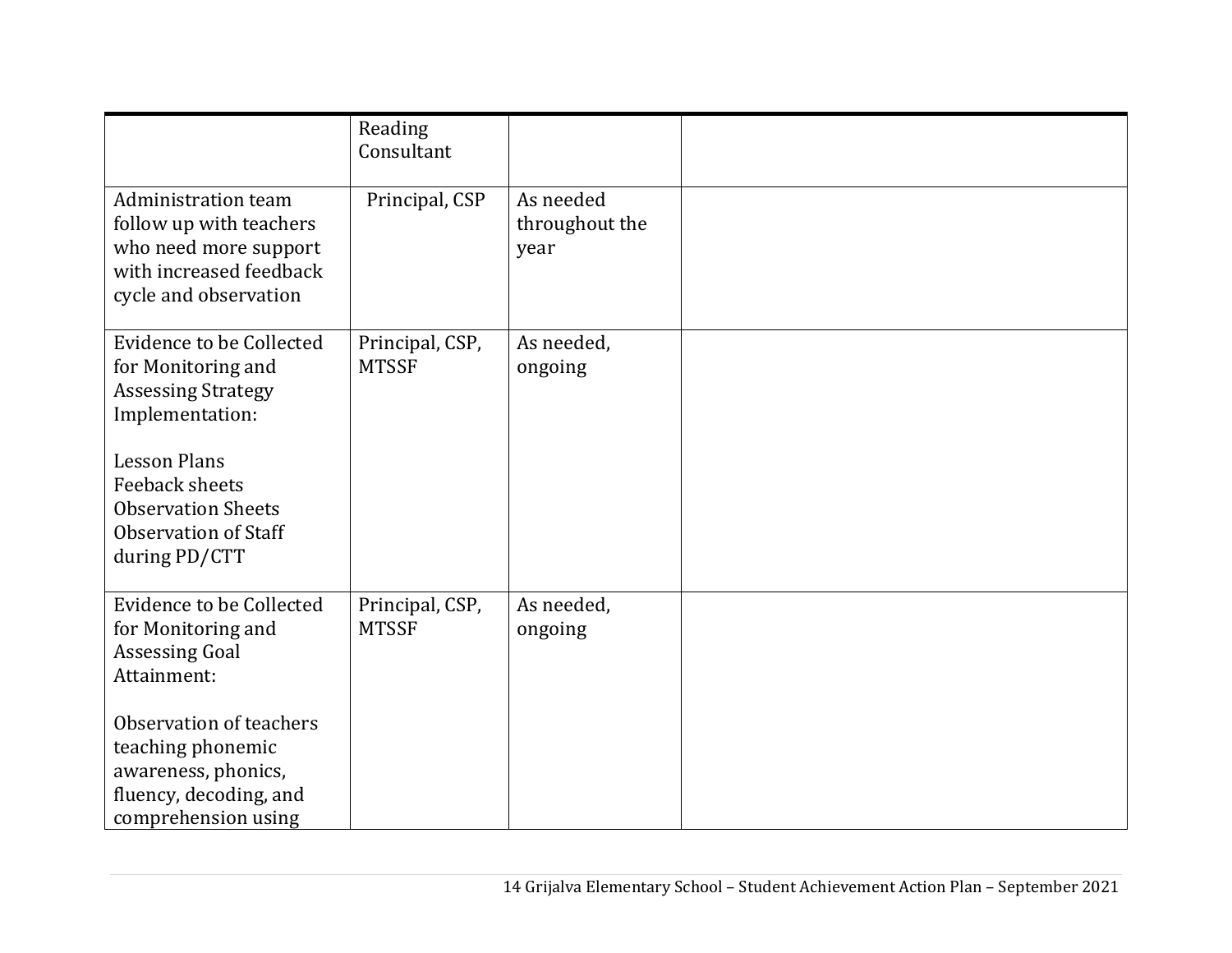| district curricula        |  |  |
|---------------------------|--|--|
| including Benchmark,      |  |  |
| Cengage, Heggerty         |  |  |
| Phonemic Awareness,       |  |  |
| Scholastic Guided Reading |  |  |
|                           |  |  |

Strategy 1b:

 Scholastic Reading Coach, Principal, Curriculum Service Provider will provide targeted feedback on weekly lesson plans and after walk-throughs

| <b>Tasks to Implement</b><br><b>Strategy</b>                                                       | Person(s) to<br><b>Carry Out</b><br><b>Tasks</b> | Timeline/Target<br><b>Dates</b>   | <b>Resources Needed</b>                                           |
|----------------------------------------------------------------------------------------------------|--------------------------------------------------|-----------------------------------|-------------------------------------------------------------------|
| Observe Lessons and give<br>feedback/ask questions                                                 | Principal, CSP,<br><b>MTSSF</b>                  | Ongoing<br>throughout the<br>year |                                                                   |
| Develop Microsoft Team<br>for teachers to upload<br>lesson plans and create<br>lesson plan tracker | <b>MTSS</b><br>Facilitator                       | August 31, 2021                   |                                                                   |
| MTSSF attend cognitive<br>coaching training                                                        | <b>MTSSF</b>                                     | When available                    | CC training to be held in person or a virtual option<br>available |
| Schedule debriefing<br>sessions                                                                    | Principal, CSP                                   | Ongoing<br>throughout the<br>year |                                                                   |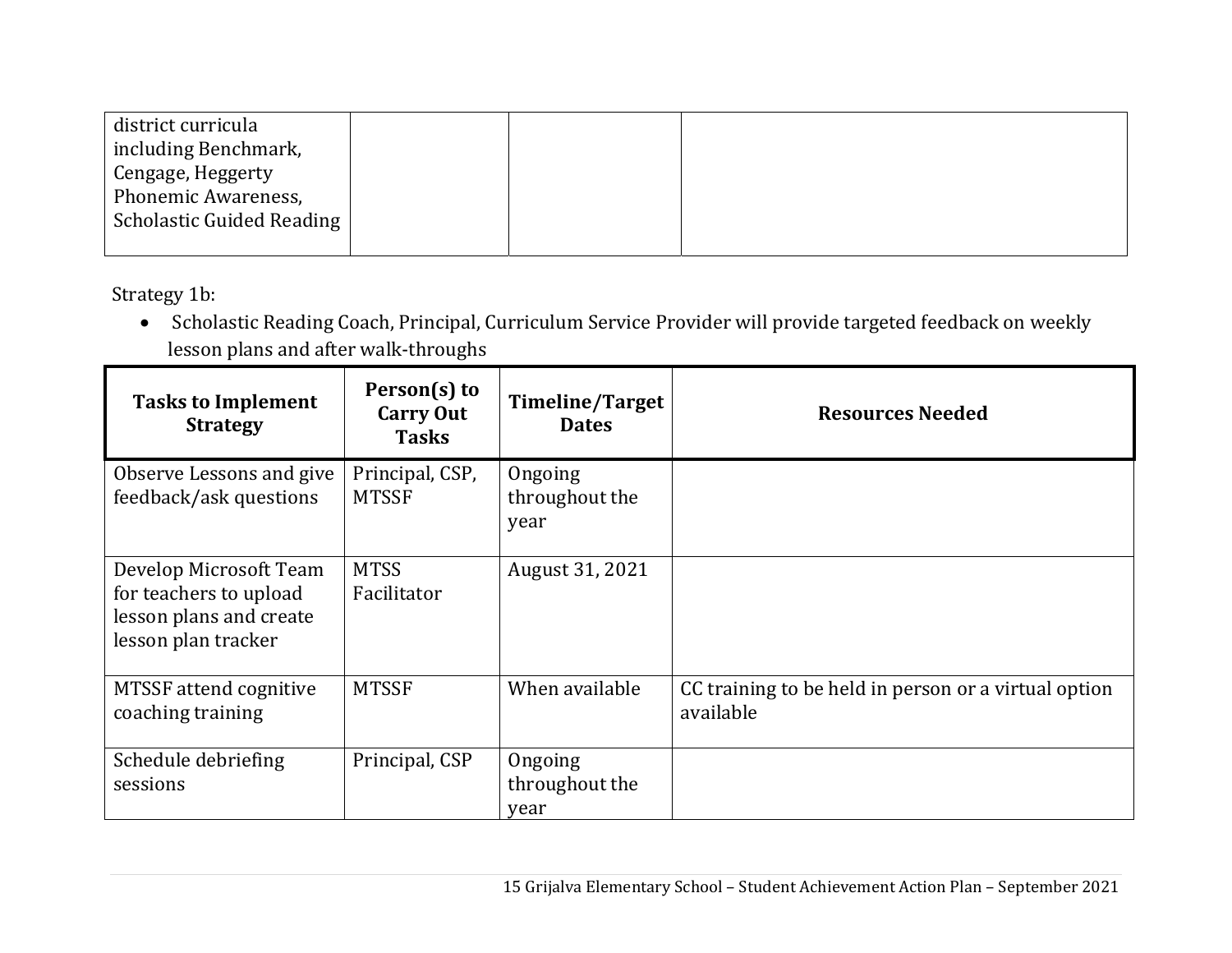| <b>Tasks to Monitor,</b><br><b>Assess, and Adjust</b>                                                                       | Person(s) to<br><b>Carry Out</b><br><b>Tasks</b>                | <b>Timeline/Target</b><br><b>Dates</b> | <b>Resources Needed</b> |
|-----------------------------------------------------------------------------------------------------------------------------|-----------------------------------------------------------------|----------------------------------------|-------------------------|
| Implementation of<br>strategies observed in<br>walkthroughs                                                                 | Principal, CSP,<br>MTSSF,<br>Scholastic<br><b>Reading Coach</b> | Ongoing<br>throughout the<br>year      |                         |
| Administration team<br>follow up with teachers<br>who need more support<br>with increased feedback<br>cycle and observation | Principal, CSP                                                  | As needed<br>throughout<br>the year    |                         |
| <b>Evidence to be Collected</b><br>for Monitoring and<br><b>Assessing Strategy</b><br>Implementation:                       | Principal, CSP,<br><b>MTSSF</b>                                 | As needed,<br>ongoing                  |                         |
| <b>Lesson Plans</b><br>Feeback sheets<br><b>Observation Sheets</b><br><b>Observation of Staff</b><br>during PD/CTT          |                                                                 |                                        |                         |
| <b>Evidence to be Collected</b><br>for Monitoring and                                                                       | Principal, CSP,<br><b>MTSSF</b>                                 | As needed,<br>ongoing                  |                         |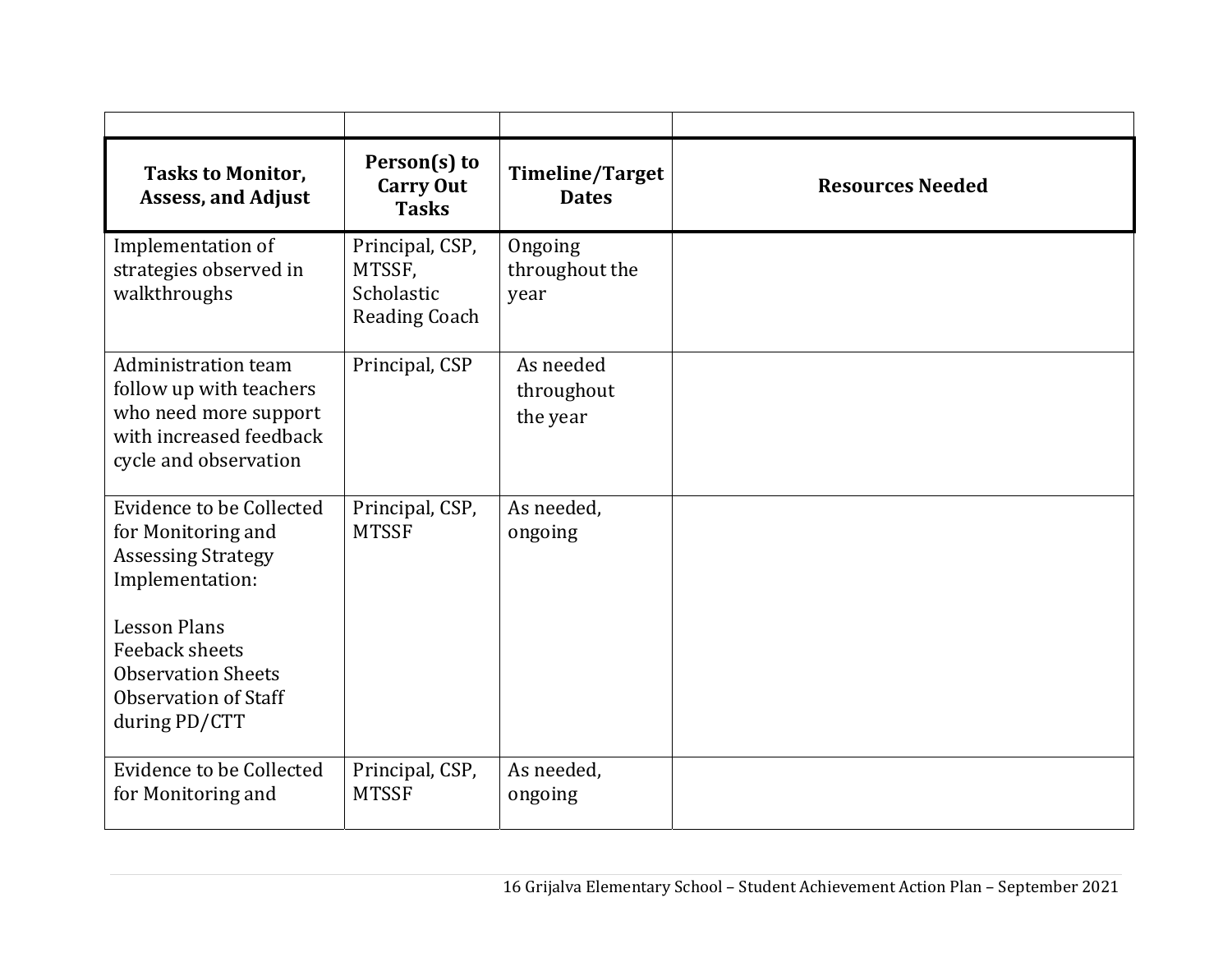| Assessing Goal |  |  |
|----------------|--|--|
| Attainment     |  |  |
|                |  |  |

| <b>Tasks to Monitor,</b><br><b>Assess, and Adjust</b>                                                                                                                                                                                                  | Person(s) to<br><b>Carry Out</b><br><b>Tasks</b> | <b>Timeline/Target</b><br><b>Dates</b> | <b>Resources Needed</b>                                                                                                                                                                                                                                                                                                                                              |
|--------------------------------------------------------------------------------------------------------------------------------------------------------------------------------------------------------------------------------------------------------|--------------------------------------------------|----------------------------------------|----------------------------------------------------------------------------------------------------------------------------------------------------------------------------------------------------------------------------------------------------------------------------------------------------------------------------------------------------------------------|
| Interventions<br><b>Michael Haggerty lessons</b><br>are used to support<br>phonemic awareness gaps,<br>NSGRA leveled word lists<br>are used to support word<br>knowledge, Phonics for<br>Reading lessons are used<br>to support phonics<br>instruction | Principal, CSP,<br>MTSSF,                        | Ongoing<br>throughout the<br>year      | Math Pathways and Pitfalls helps develop student<br>discourse and understanding math concepts KP Tiles<br>are used to build place value needs, Imagine Learning<br>is used to support reading needs, ST Math is used to<br>support math needs. Community Liaison and<br>Attendance Technician supports interventions for<br>students with chronic attendance issues. |
|                                                                                                                                                                                                                                                        |                                                  |                                        |                                                                                                                                                                                                                                                                                                                                                                      |

### *Math Improvement Goal:*

Strategy 2a:

- Monthly professional development with Math Consultant Melissa Hosten to increase conceptual understanding through:
	- o Use of manipulatives in daily lessons, Number Talks, Student Discourse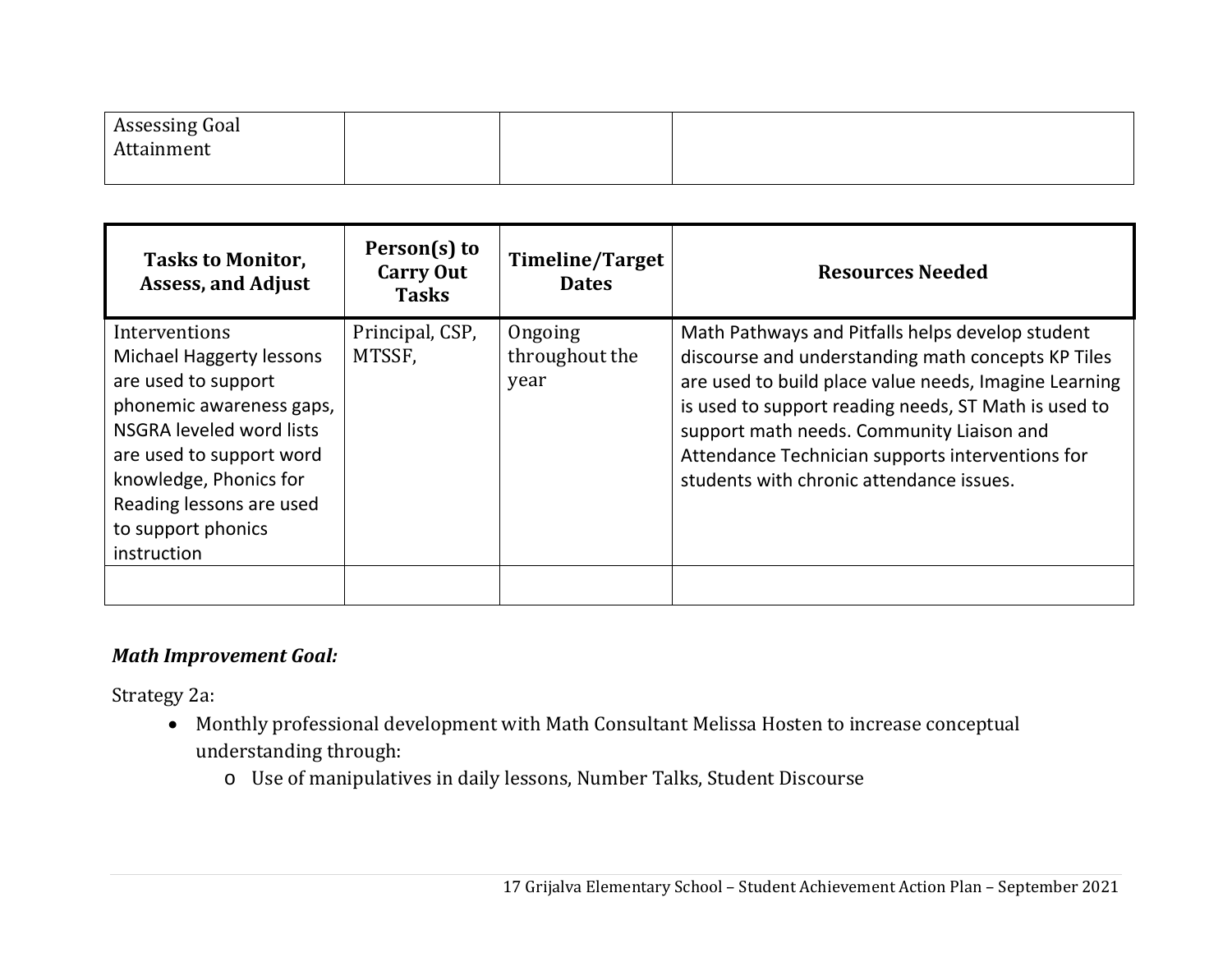Curriculum Service Provider will provide targeted professional development to support strategies and skills taught by Math Consultant

| <b>Tasks to Implement</b><br><b>Strategy</b>                                                       | Person(s) to<br><b>Carry Out</b><br><b>Tasks</b> | <b>Timeline/Target</b><br><b>Dates</b> | <b>Resources Needed</b> |
|----------------------------------------------------------------------------------------------------|--------------------------------------------------|----------------------------------------|-------------------------|
| Schedule CTTs and PD                                                                               | Principal                                        | August 28, 2021                        |                         |
| <b>Conduct Needs</b><br>Assessment                                                                 | Principal, CSP                                   | October 9, 2021                        | <b>Needs Assessment</b> |
| Plan PD based on needs                                                                             | Principal, CSP,<br><b>MTSSF</b>                  | Ongoing<br>throughout the<br>year      |                         |
| Conduct PD/CTTs                                                                                    | Principal, CSP,<br><b>MTSSF</b>                  | Ongoing<br>throughout the<br>year      |                         |
| <b>Tasks to Monitor,</b><br><b>Assess, and Adjust</b>                                              | Person(s) to<br><b>Carry Out</b><br><b>Tasks</b> | <b>Timeline/Target</b><br><b>Dates</b> | <b>Resources Needed</b> |
| Implementation of<br>strategies observed in<br>walkthroughs                                        | Principal, CSP,<br>MTSSF, Math<br>Consultant     | Ongoing<br>throughout the<br>year      |                         |
| Administration team<br>follow up with teachers<br>who need more support<br>with increased feedback | Principal, CSP                                   | As needed<br>throughout the<br>year    |                         |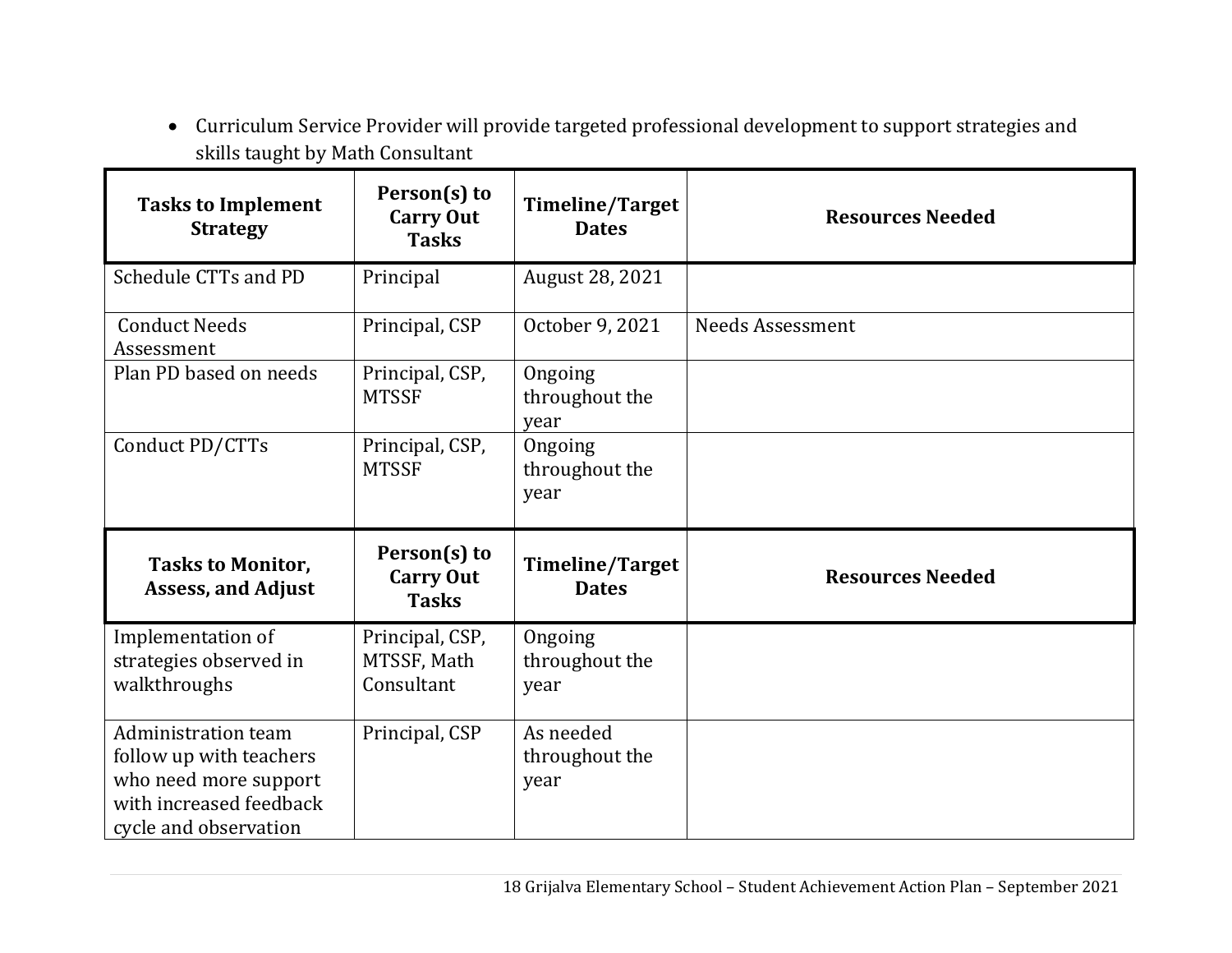| Evidence to be Collected<br>for Monitoring and<br><b>Assessing Strategy</b><br>Implementation:<br><b>Lesson Plans</b><br>Feeback sheets<br><b>Observation Sheets</b><br><b>Observation of Staff</b>                                                       | Principal, CSP,<br><b>MTSSF</b> | As needed,<br>ongoing |  |  |
|-----------------------------------------------------------------------------------------------------------------------------------------------------------------------------------------------------------------------------------------------------------|---------------------------------|-----------------------|--|--|
| during PD/CTT                                                                                                                                                                                                                                             |                                 |                       |  |  |
| Evidence to be Collected<br>for Monitoring and<br><b>Assessing Goal</b><br>Attainment:                                                                                                                                                                    | Principal, CSP,<br><b>MTSSF</b> | As needed,<br>ongoing |  |  |
| Observation of teachers<br>teaching phonemic<br>awareness, phonics,<br>fluency, decoding, and<br>comprehension using<br>district curricula including<br>Benchmark, Cengage,<br><b>Heggerty Phonemic</b><br>Awareness, Scholastic<br><b>Guided Reading</b> |                                 |                       |  |  |

Strategy 2b: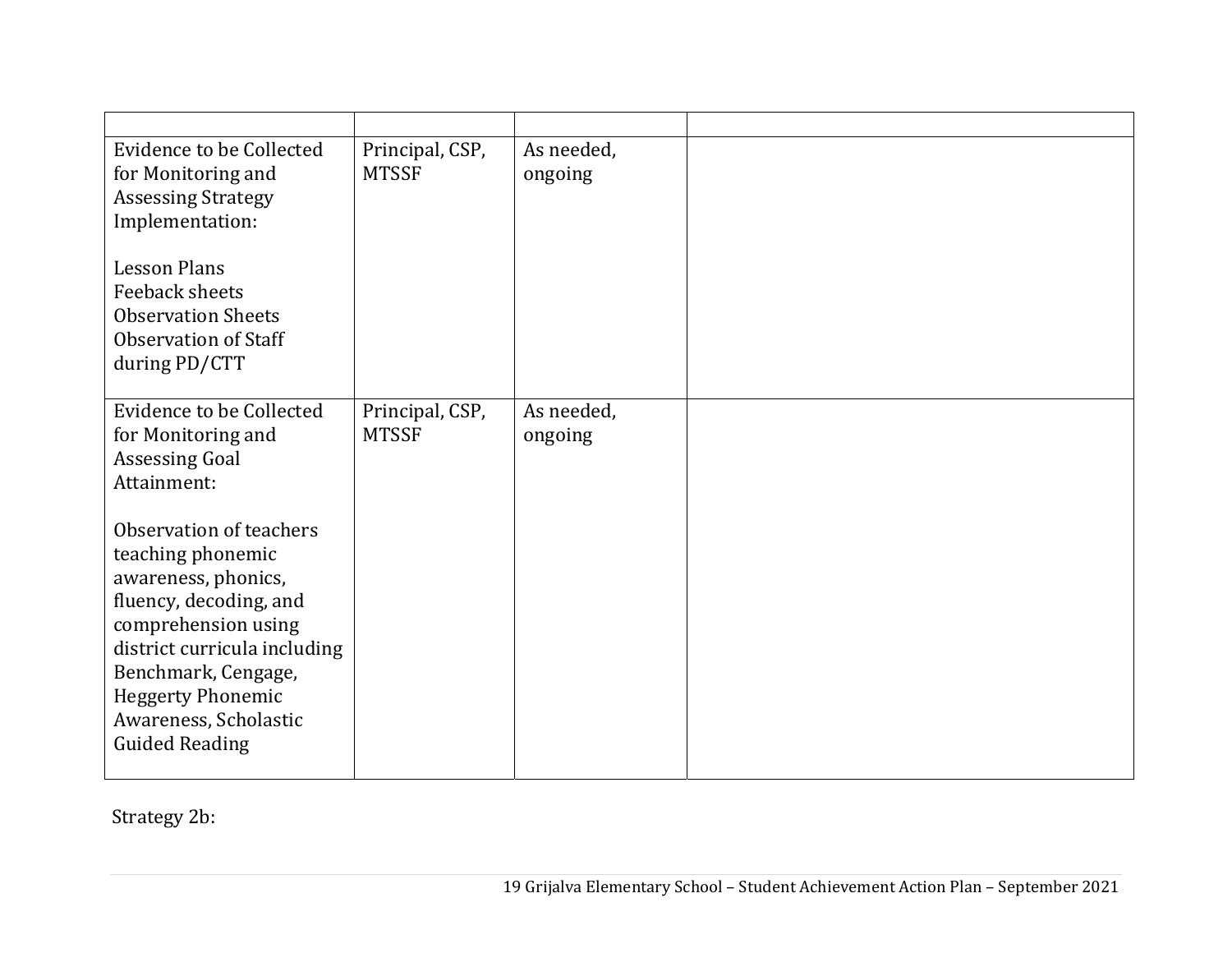Math Consultant, Principal, Curriculum Service Provider will provide targeted feedback on weekly lesson plans and after walk-throughs

| <b>Tasks to Implement</b><br><b>Strategy</b>                                                       | Person(s) to<br><b>Carry Out</b><br><b>Tasks</b> | <b>Timeline/Target</b><br><b>Dates</b> | <b>Resources Needed</b>                                           |
|----------------------------------------------------------------------------------------------------|--------------------------------------------------|----------------------------------------|-------------------------------------------------------------------|
| Observe Lessons and give<br>feedback/ask questions                                                 | Principal, CSP,<br><b>MTSSF</b>                  | Ongoing<br>throughout the<br>year      |                                                                   |
| Develop Microsoft Team<br>for teachers to upload<br>lesson plans and create<br>lesson plan tracker | <b>MTSS Facilitator</b>                          | August 31, 2021                        |                                                                   |
| <b>MTSSF</b> attend cognitive<br>coaching training                                                 | <b>MTSS Facilitator</b>                          | When available                         | CC training to be held in person or a virtual<br>option available |
| Schedule debriefing<br>sessions                                                                    | Principal, CSP                                   | Ongoing<br>throughout the<br>year      |                                                                   |
| <b>Tasks to Monitor,</b><br><b>Assess, and Adjust</b>                                              | Person(s) to<br><b>Carry Out</b><br><b>Tasks</b> | <b>Timeline/Target</b><br><b>Dates</b> | <b>Resources Needed</b>                                           |
|                                                                                                    | Math Consultant                                  | Ongoing<br>throughout the<br>year      |                                                                   |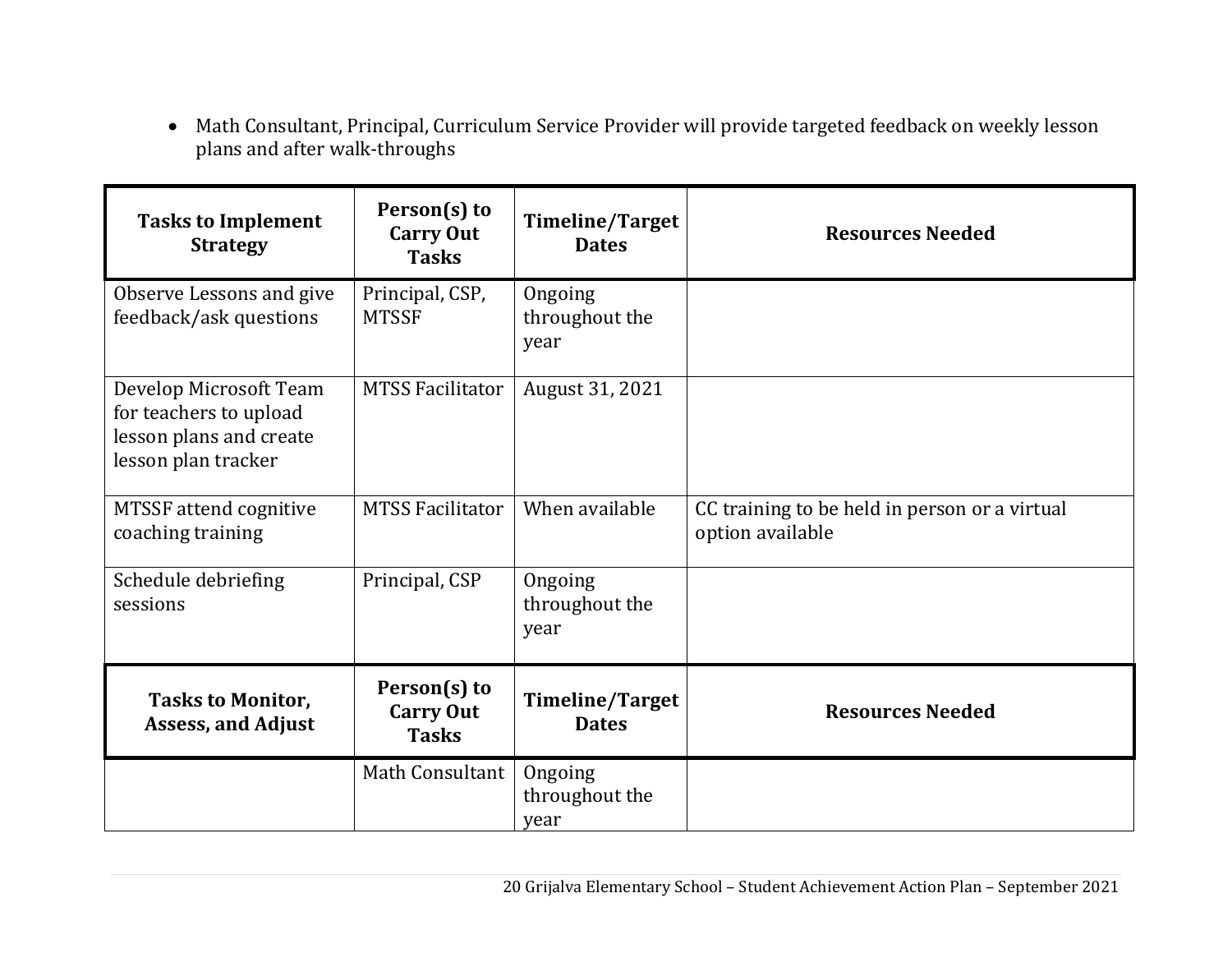| Immediate Feedback<br>from Co-Teaching                                                                                      |                                              |                                     |  |
|-----------------------------------------------------------------------------------------------------------------------------|----------------------------------------------|-------------------------------------|--|
| Grijalva staff recognize<br>needs and provide<br>feedback to math<br>consultant                                             | Principal, CSP,<br><b>MTSSF</b>              | Ongoing<br>throughout the<br>year   |  |
| Implementation of<br>strategies observed in<br>walkthroughs                                                                 | Principal, CSP,<br>MTSSF, Math<br>Consultant | Ongoing<br>throughout the<br>year   |  |
| Administration team<br>follow up with teachers<br>who need more support<br>with increased feedback<br>cycle and observation | Principal, CSP                               | As needed<br>throughout<br>the year |  |
| Evidence to be Collected<br>for Monitoring and<br><b>Assessing Strategy</b><br>Implementation:                              | Principal, CSP,<br><b>MTSSF</b>              | As needed,<br>ongoing               |  |
| <b>Lesson Plans</b>                                                                                                         |                                              |                                     |  |

## *Subgroup Improvement Goal:*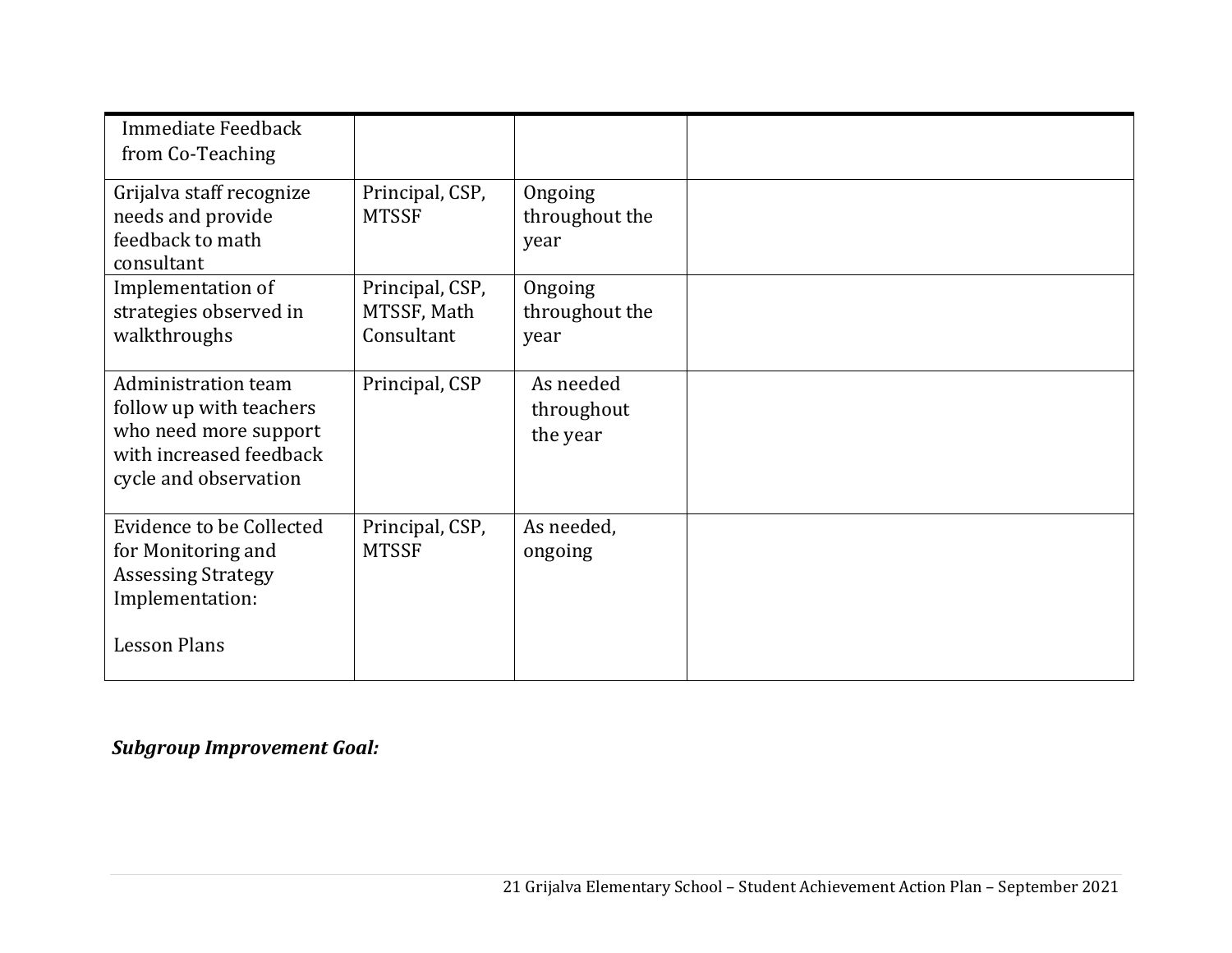| <b>Tasks to Implement</b><br><b>Strategy</b>                                                                                                                | Person(s) to<br><b>Carry Out</b><br><b>Tasks</b> | Timeline/Target<br><b>Dates</b>          | <b>Resources Needed</b>                     |
|-------------------------------------------------------------------------------------------------------------------------------------------------------------|--------------------------------------------------|------------------------------------------|---------------------------------------------|
| Math Pathways and<br>Pitfalls                                                                                                                               | Principal, CSP<br>and District<br>Math Dept.     | Ongoing<br>throughout the<br>year        | MPP Framework Grade Level Books, Ten Frames |
| MTSS focused on Targeted<br>student needs<br><b>Intervention for Tier II</b><br>and III                                                                     | <b>MTSS</b> facilitator<br><b>Teachers</b>       | Ongoing<br>throughout the<br>school year |                                             |
| <b>Tasks to Monitor,</b><br><b>Assess, and Adjust</b>                                                                                                       | Person(s) to<br><b>Carry Out</b><br><b>Tasks</b> | Timeline/Target<br><b>Dates</b>          | <b>Resources Needed</b>                     |
| Math Pathways and<br>Pitfalls helps develop<br>student discourse and<br>understanding math<br>concepts, KP Tiles are<br>used to build place value<br>needs. | Principal, CSP,<br><b>MTSSF</b>                  | Ongoing<br>throughout the<br>year        | MPP Framework Grade Level Books, Ten Frames |
| Monitored by<br>walkthroughs by district<br>coordinator and principal<br>with an approved MPP<br>Walkthrough Instrument.                                    | Principal, CSP<br>and Program<br>Coordinator     | Ongoing<br>throughout the<br>year        | Walkthrough instrument                      |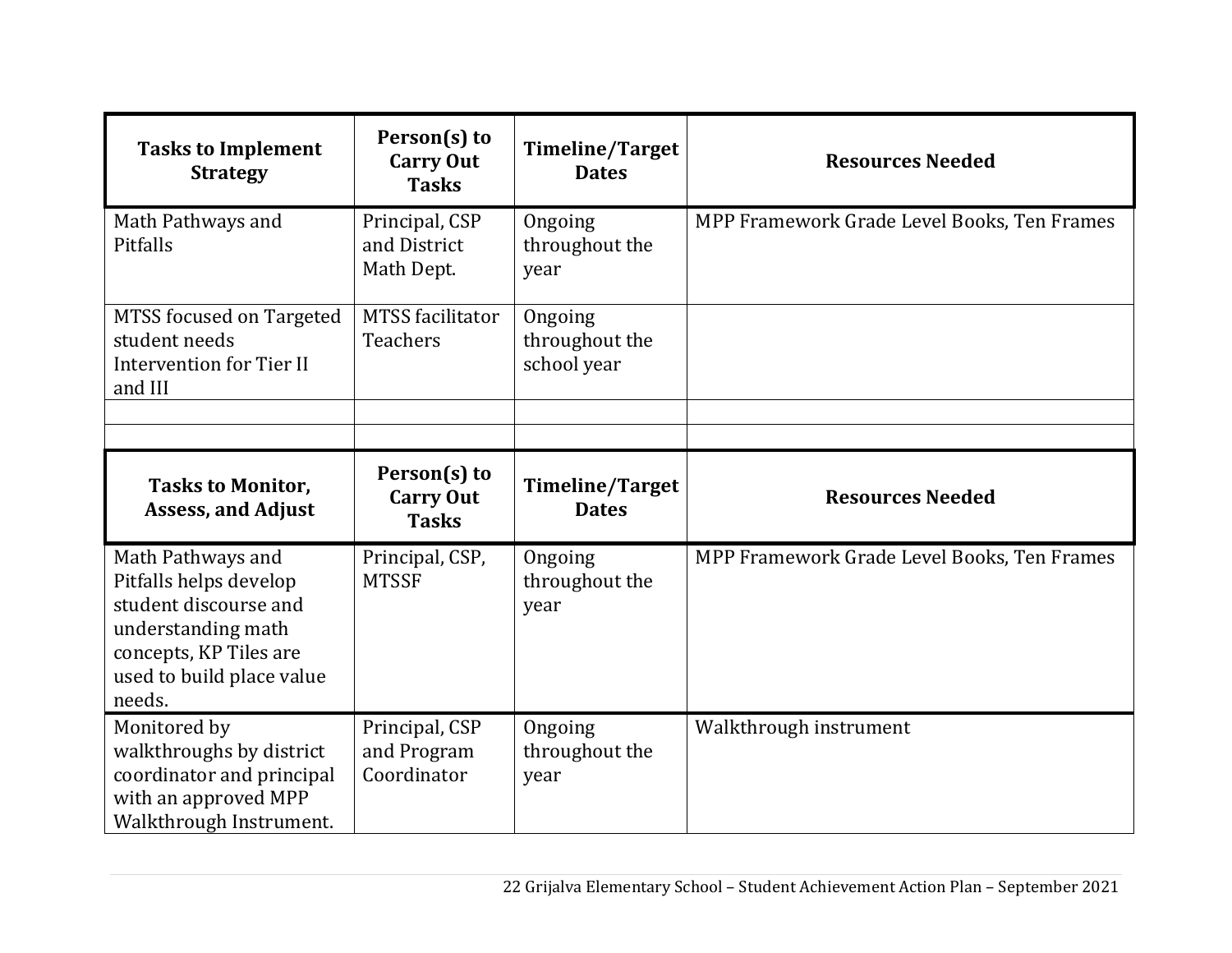## *Improvement Goals – Support Systems*

| <b>Tasks to Implement</b><br><b>Strategy</b>                                                                                                                                                                                                                   | Person(s) to<br><b>Carry Out</b><br><b>Tasks</b> | Timeline/Target<br><b>Dates</b>        | <b>Resources Needed</b>                     |
|----------------------------------------------------------------------------------------------------------------------------------------------------------------------------------------------------------------------------------------------------------------|--------------------------------------------------|----------------------------------------|---------------------------------------------|
| <b>Implement High Quality</b><br>Curriculum with Fidelity,<br>Our school staff<br>systematically monitors,<br>reviews and evaluates the<br>implementation and<br>effectiveness of adopted<br>curricula ensuring<br>continuous improvement<br>for all students. | Principal, CSP<br>and District<br>Math Dept.     | On going<br>throughout the<br>year     | MPP Framework Grade Level Books, Ten Frames |
| Schoolwide<br>implementation of PBIS                                                                                                                                                                                                                           | Principal, Staff                                 | On going<br>throughout the<br>year     | <b>PBIS Framework</b>                       |
| <b>Tasks to Monitor,</b><br><b>Assess, and Adjust</b>                                                                                                                                                                                                          | Person(s) to<br><b>Carry Out</b><br><b>Tasks</b> | <b>Timeline/Target</b><br><b>Dates</b> | <b>Resources Needed</b>                     |
| Curriculum Service<br>Provider (CSP)<br>is essential in supporting<br>student achievement by<br>assisting in overseeing the                                                                                                                                    | <b>CSP</b>                                       | $7/2021$ to<br>6/2022                  | Position                                    |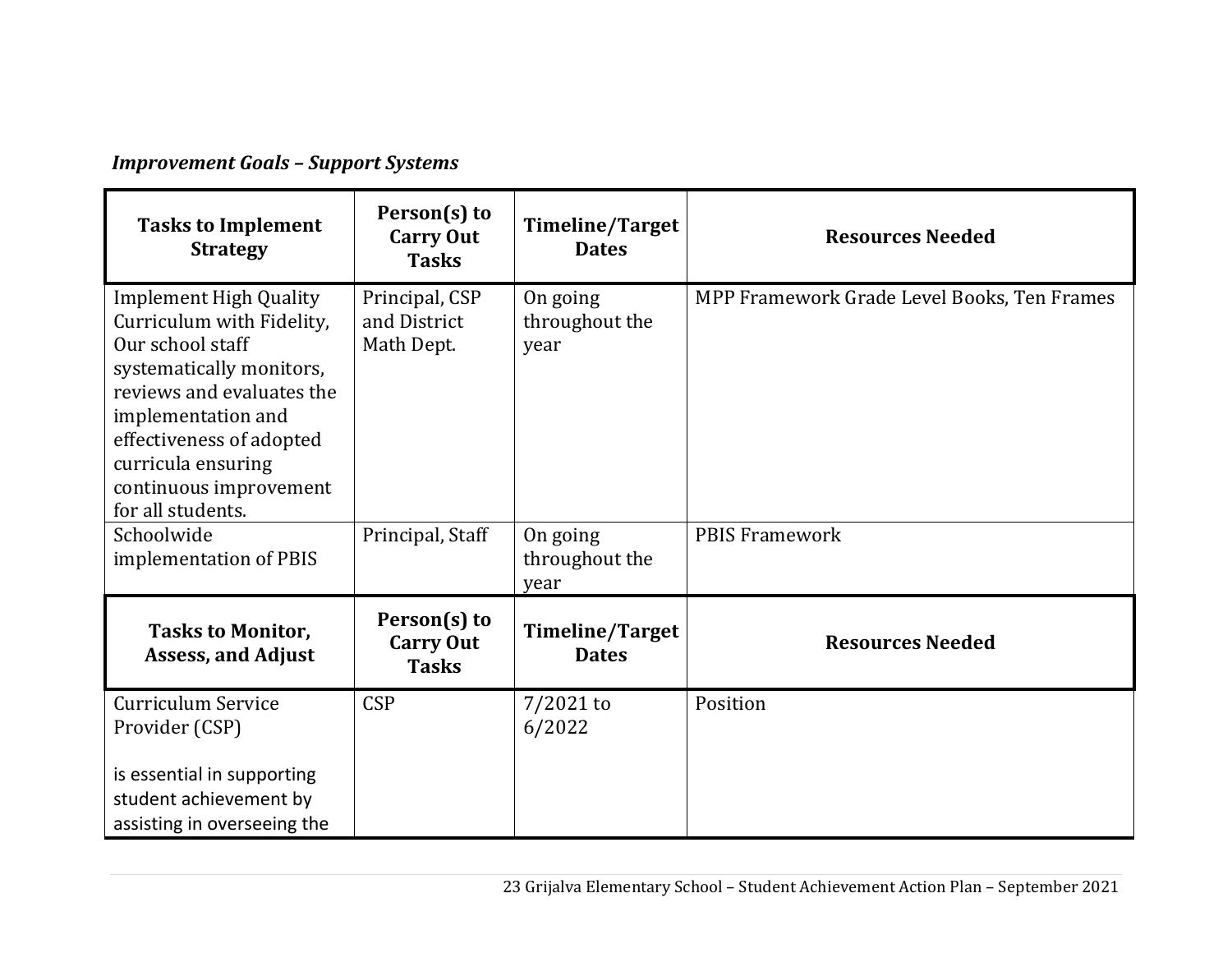| district's curriculum and<br>instruction; linking teachers<br>and other instructional staff<br>with the resources and<br>support they need including<br>interventions to help<br>students achieve in a<br>standards based system.                                                                                                                                                              |                                                        |                       |                                        |
|------------------------------------------------------------------------------------------------------------------------------------------------------------------------------------------------------------------------------------------------------------------------------------------------------------------------------------------------------------------------------------------------|--------------------------------------------------------|-----------------------|----------------------------------------|
| <b>Instructional Tech Liaison</b><br>To work with teachers to<br>develop and administer<br>common formative<br>assessments aligned with<br>the district curriculum and<br>assists teachers to access<br>the School City reports<br>that they use to analyze<br>student learning to plan<br>for, implement and<br>support Tier II and Tier III<br>interventions and<br>promote student success. | Liaison                                                | $7/2021$ to<br>6/2022 | Position                               |
| <b>Culturally Responsive</b><br>Classroom<br><b>SPARKS elements are</b><br>incorporated into daily                                                                                                                                                                                                                                                                                             | Principal, CSP,<br>Culturally<br>Responsive<br>Depart. | $7/2021$ to<br>6/2022 | <b>SPARKS</b> framework and curriculum |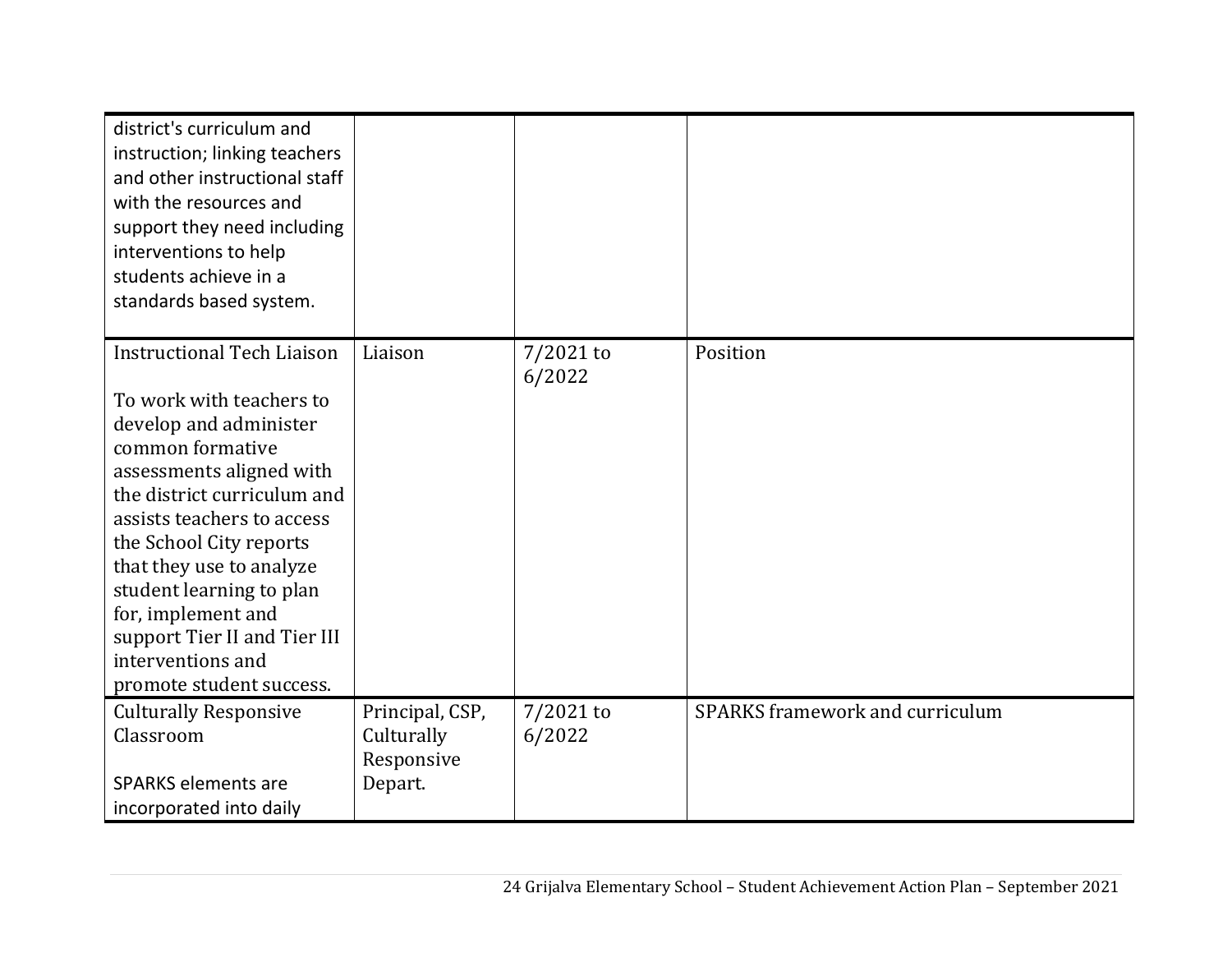| plans. Teachers will<br>integrate student centered<br>curricular resources into<br>their teaching such as ST<br>Math and Thinking Maps.                                                                                                                                                                                                                                                                          |           |                       |                                      |
|------------------------------------------------------------------------------------------------------------------------------------------------------------------------------------------------------------------------------------------------------------------------------------------------------------------------------------------------------------------------------------------------------------------|-----------|-----------------------|--------------------------------------|
| Monitor<br>Using Weekly CTT,<br>Analyzing lesson plans for<br>alignment and<br>walkthroughs.                                                                                                                                                                                                                                                                                                                     | Principal | $7/2021$ to<br>6/2022 | Walkthrough tends and data, Feedback |
| All teachers will<br>implement Buddy Board,<br>Restorative Practices, and<br><b>Social Emotional Lessons</b><br>contained in the Sanford<br><b>Harmony Social Emotional</b><br>/ Trauma Informed<br>Practice Resource Kit.<br>Unexpected behavior is<br>tracked through our<br>referral system and<br>entered into SWIS. Our<br>PBIS Team analyze data to<br>provide tier 2 and 3<br>interventions for students. | Principal | $7/2021$ to<br>6/2022 | <b>PBIS Implementation</b>           |
| <b>Active PBIS Team which</b><br>offers weekly data to see                                                                                                                                                                                                                                                                                                                                                       | Principal | $7/2021$ to<br>6/2022 | <b>PBIS Implementation</b>           |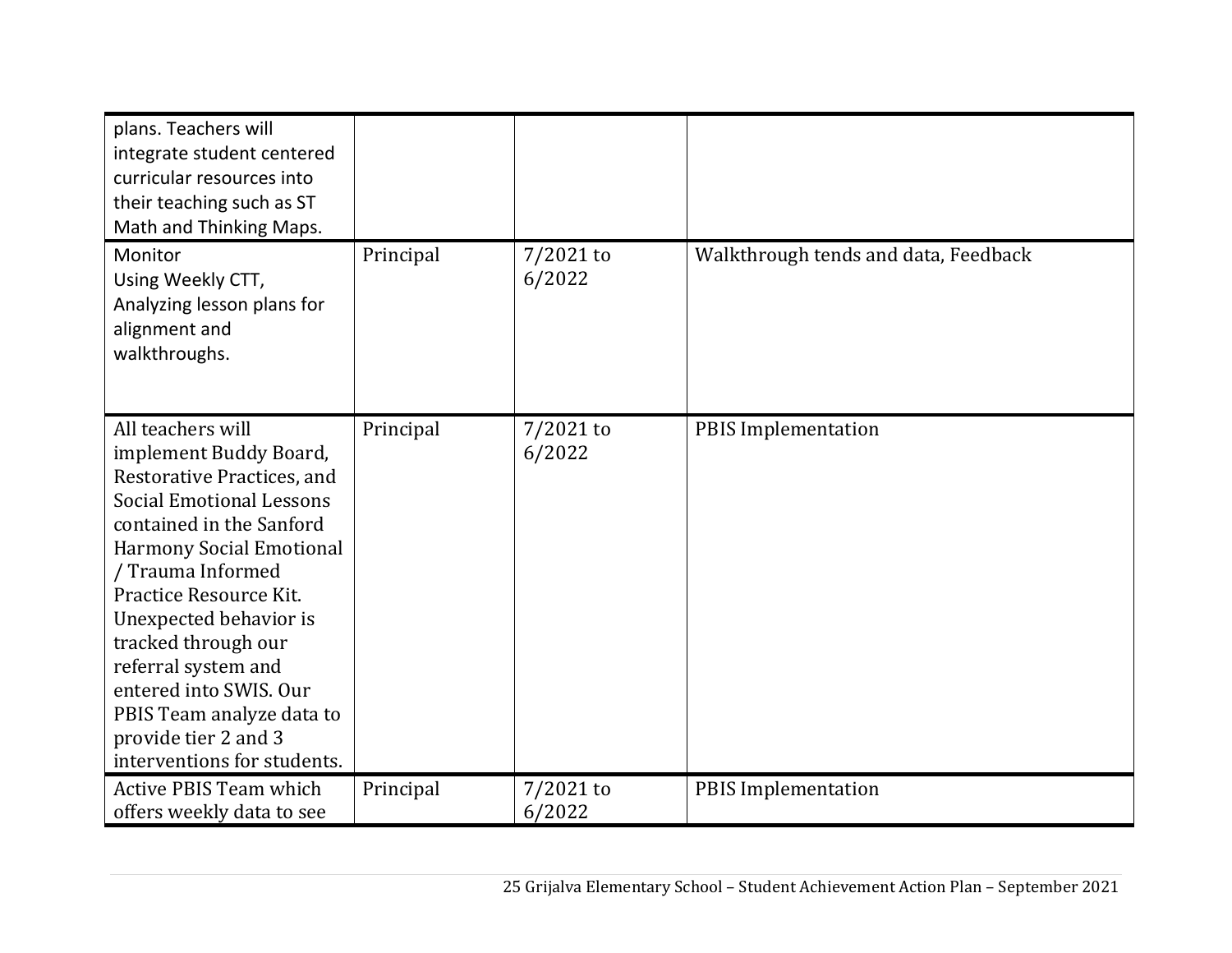| the effectiveness of        |  |  |
|-----------------------------|--|--|
| interventions provided to   |  |  |
| students. On-going          |  |  |
| professional development    |  |  |
| for teachers and staff.     |  |  |
| Principal and CSP have      |  |  |
| been trained in the         |  |  |
| Neurosequential Model of    |  |  |
| <b>Education and are</b>    |  |  |
| providing on-going          |  |  |
| training for teachers and   |  |  |
| staff. School-wide training |  |  |
| on Conscious Discipline.    |  |  |
| Piloting program to         |  |  |
| identify the executive      |  |  |
| functioning skills of our   |  |  |
| youngest learners with      |  |  |
| interventions to support    |  |  |
| their development.          |  |  |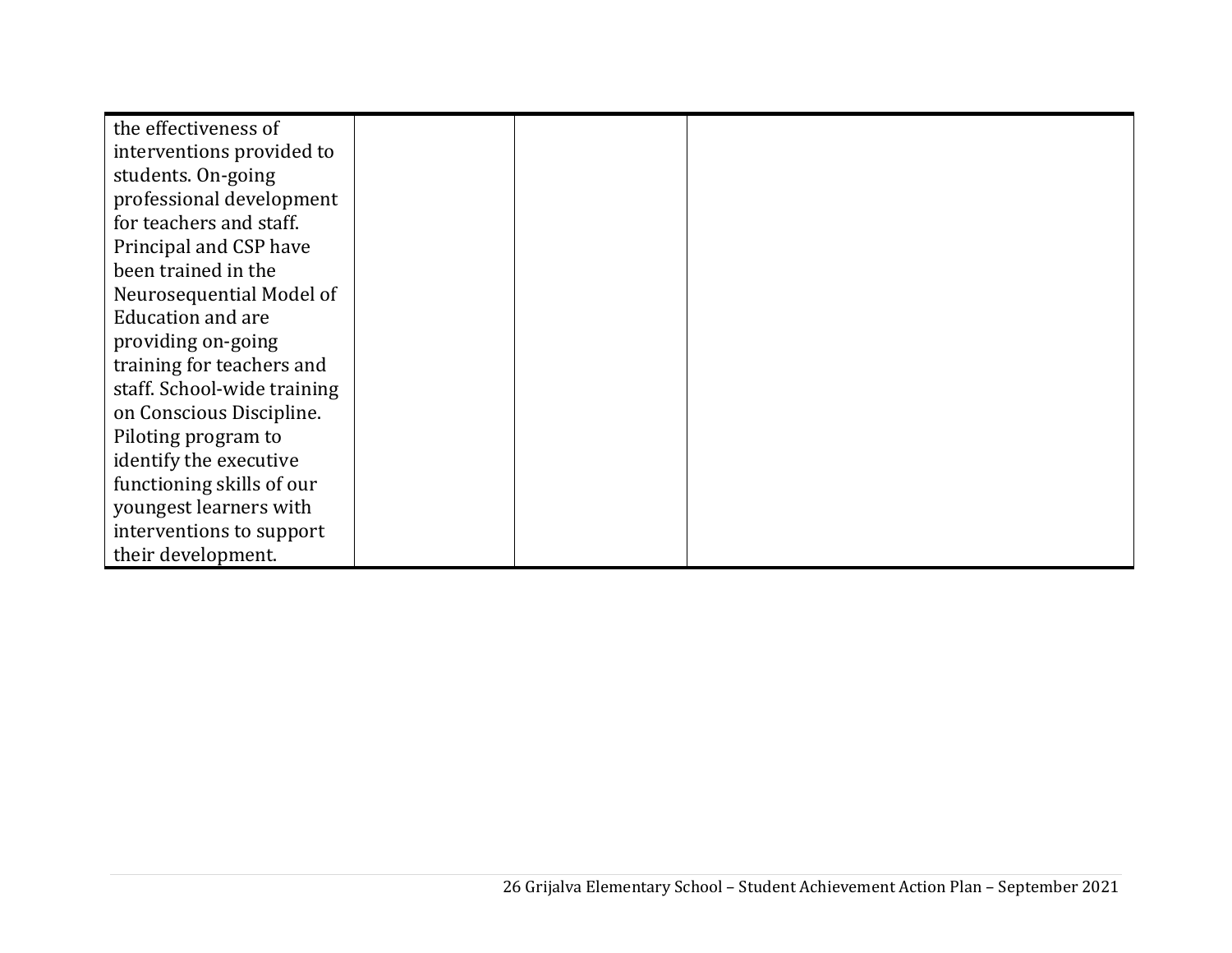#### **Progress Monitoring**

During the 2021-2022 School Year, TUSD is strategically utilizing short cycle assessments from the following curricular adoptions: *Benchmark Advance, Eureka,* and *IXL*. These assessments are expected to be implemented at designated sites.

Short cycle assessments are designed to provide teachers with immediate feedback on students' performance towards standards mastery during the instructional cycle. By having set timeframes for providing short cycle assessments, teachers can engage in meaningful dialogue using actionable data during PLC/CTTs regarding students' growth and performance over time, and plan instruction to ensure students are on target to meet grade level standards. The schedule below shows the points at which the short cycle assessments take place.

| 2nd Grade                                                                                                                                                                                                                                                   | 3rd Grade                                                                                                                                                                                                                                                   | 4 <sup>th</sup> Grade                                                                                                                                                                                                                                       | 5 <sup>th</sup> Grade                                                                                                                                                                                                                                      |
|-------------------------------------------------------------------------------------------------------------------------------------------------------------------------------------------------------------------------------------------------------------|-------------------------------------------------------------------------------------------------------------------------------------------------------------------------------------------------------------------------------------------------------------|-------------------------------------------------------------------------------------------------------------------------------------------------------------------------------------------------------------------------------------------------------------|------------------------------------------------------------------------------------------------------------------------------------------------------------------------------------------------------------------------------------------------------------|
| <b>Benchmark</b>                                                                                                                                                                                                                                            | <b>Benchmark</b>                                                                                                                                                                                                                                            | <b>Benchmark</b>                                                                                                                                                                                                                                            | <b>Benchmark</b>                                                                                                                                                                                                                                           |
| <b>Advanced:</b>                                                                                                                                                                                                                                            | <b>Advanced:</b>                                                                                                                                                                                                                                            | <b>Advanced:</b>                                                                                                                                                                                                                                            | Advanced:                                                                                                                                                                                                                                                  |
| Unit $1:$ by Sept. 24th<br>Unit 2: by Oct. 7th<br>Unit 3: by Oct. 29th<br>Unit 4: by Nov. 19th<br>Unit 5: by Dec. 10th<br>Unit 6: by Jan. 14th<br>Unit 7: by Feb. 4th<br>Unit 8: by March 4th<br>Unit 9: by April 1st<br>(optional)<br>Unit 10: by May 13th | Unit $1:$ by Sept. 10th<br>Unit 2: by Oct. 1st<br>Unit 3: by Oct. 29th<br>Unit 4: by Nov. 19th<br>Unit 5: by Dec. 10th<br>Unit 6: by Jan. 14th<br>Unit 7: by Feb. 4th<br>Unit 8: by March 4th<br>Unit 9: by April 1st<br>(optional)<br>Unit 10: by May 13th | Unit $1:$ by Sept. 10th<br>Unit 2: by Oct. 1st<br>Unit 3: by Oct. 29th<br>Unit 4: by Nov. 19th<br>Unit 5: by Dec. 10th<br>Unit 6: by Jan. 14th<br>Unit 7: by Feb. 4th<br>Unit 8: by March 4th<br>Unit 9: by April 1st<br>(optional)<br>Unit 10: by May 13th | Unit 1 : by Sept. 10th<br>Unit 2: by Oct. 1st<br>Unit 3: by Oct. 29th<br>Unit 4: by Nov. 19th<br>Unit 5: by Dec. 10th<br>Unit 6: by Jan. 14th<br>Unit 7: by Feb. 4th<br>Unit 8: by March 4th<br>Unit 9: by April 1st<br>(optional)<br>Unit 10: by May 13th |
| 2nd Grade Eureka                                                                                                                                                                                                                                            | <b>3rd Grade Eureka</b>                                                                                                                                                                                                                                     | <b>4th Grade Eureka</b>                                                                                                                                                                                                                                     | <b>5th Grade Eureka</b>                                                                                                                                                                                                                                    |
| Math:                                                                                                                                                                                                                                                       | Math:                                                                                                                                                                                                                                                       | Math:                                                                                                                                                                                                                                                       | Math:                                                                                                                                                                                                                                                      |
| Module $1:$ by Aug.<br>18th                                                                                                                                                                                                                                 | Module 1: by Aug.<br>27 <sub>th</sub>                                                                                                                                                                                                                       | Module 1: by Aug.<br>27 <sub>th</sub>                                                                                                                                                                                                                       | Module 1: by Aug.<br>20 <sub>th</sub>                                                                                                                                                                                                                      |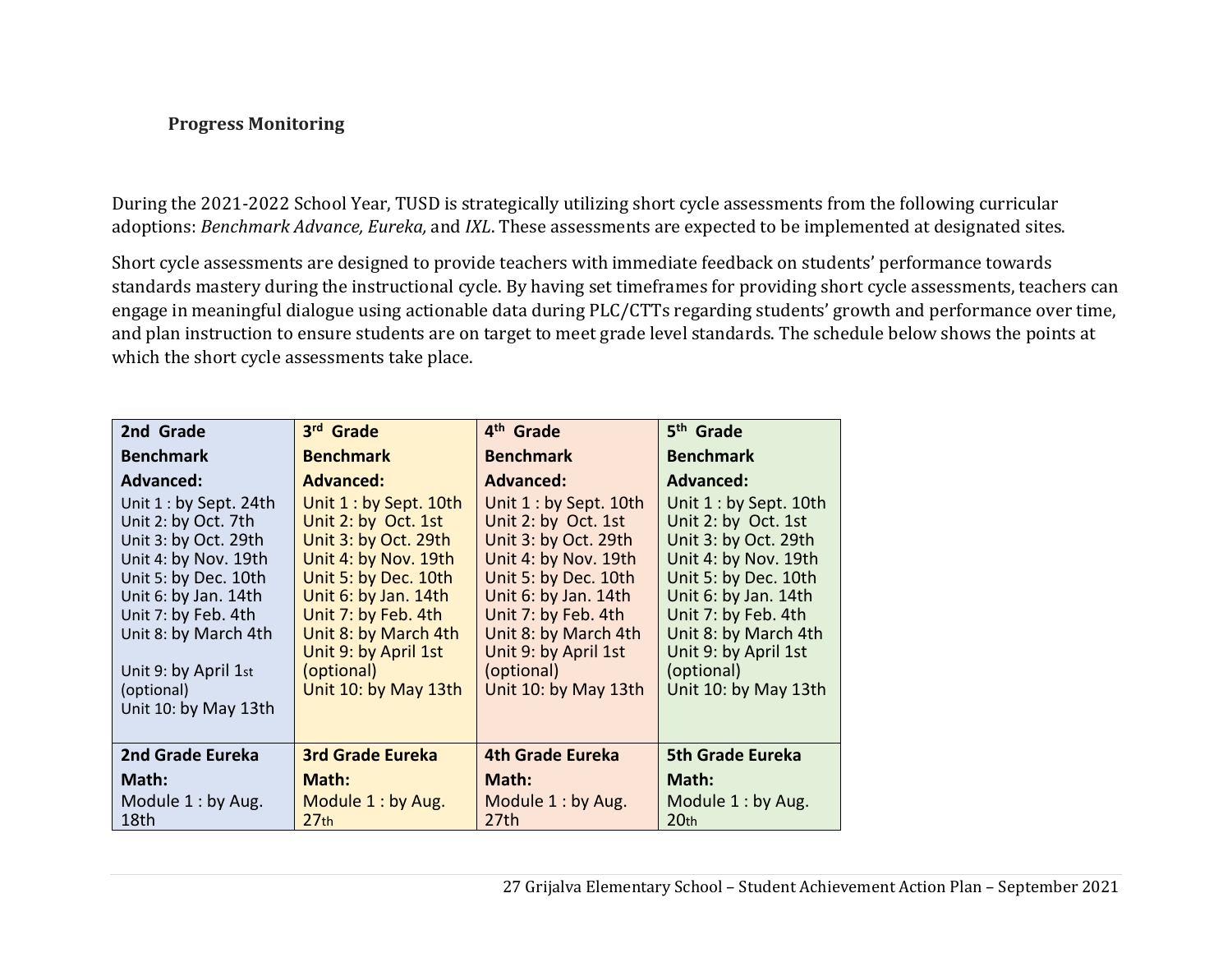| Module 2: by Aug.<br>27th<br>Module 3: by Sept.<br>24 <sub>th</sub><br>Module 4: by Nov.<br>19th<br>Module 5: by Jan.<br>21st<br>Module 6: by Feb.<br>18th<br>Module 7: by April<br>14th (optional)<br>Module 8: by May<br>13 <sub>th</sub>               | Module 2: by Sept.<br>21st<br>Module 3: by<br>Nov.12th<br>Module 4: by Jan. 7th<br>Module 5: by Feb.<br>11th<br>Module 6: by April 1st<br>(optional)<br>Module 7: by May<br>7th. | Module 2: by Sept.<br>17 <sub>th</sub><br>Module 3: by Oct.<br>22 <sub>nd</sub><br>Module 5: by Jan<br>21st<br>Module 6: by March<br>10th<br>Module 4: by April<br>22nd (optional)<br>Module 7: by May<br>20th | Module 2: by Oct. 1st<br>Module 3: by Nov.<br>19 <sub>th</sub><br>Module 4: by Jan.<br>14 <sub>th</sub><br>Module 5: by March<br>10th<br>Module 6: by April<br>22nd (optional) |  |  |
|-----------------------------------------------------------------------------------------------------------------------------------------------------------------------------------------------------------------------------------------------------------|----------------------------------------------------------------------------------------------------------------------------------------------------------------------------------|----------------------------------------------------------------------------------------------------------------------------------------------------------------------------------------------------------------|--------------------------------------------------------------------------------------------------------------------------------------------------------------------------------|--|--|
| 6-11 IXL Continuous Diagnostic Assessments:<br>Window #1: Aug. $16 - 27$<br>Window #2: Sept. $13 - 24$<br>Window #3: Oct. 25 - Nov. 5<br>Window #4: Dec. $1 - 14$<br>Window #5: Jan. $18 - 28$<br>Window #6: Feb. 28 - Mar. 10<br>Window #7: May $2 - 13$ |                                                                                                                                                                                  |                                                                                                                                                                                                                |                                                                                                                                                                                |  |  |

#### **Next Steps**

#### **Project Elevate and TUSD Goals for Short Cycle Assessment**

Project Elevate is a two-year program of structured support to improve teaching and learning which results in significant student academic gains. The support is focused in three areas: (1) Talent Management: to develop a comprehensive system to support an environment or effective recruitment, on-going support, and retention; (2) Culture: to cultivate a strong culture where high expectations for all learners are evident and embraced by school; and (3) Instructional Infrastructure: to implement high quality curriculum and instruction, including an observation and feedback system and a cohesive assessment system focused on data driven decision making and data driven instruction.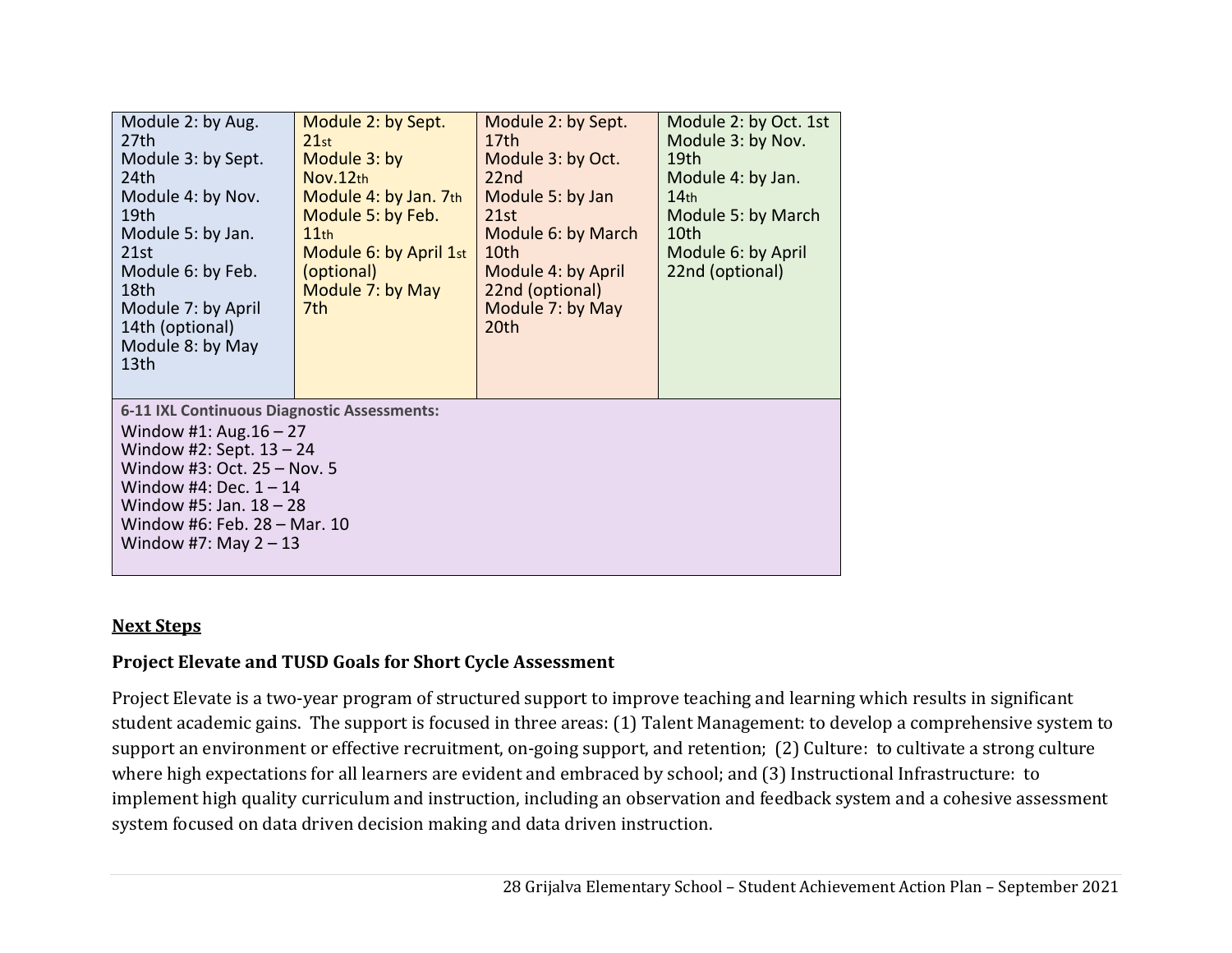This program is sponsored by the Arizona Department of Education and will provide ongoing mentoring for the principal, professional learning for the site's leadership team, and collaboration with district leadership. The Short-term goals are:

- Develop equitable instructional infrastructure that includes high-quality curriculum and instruction, observation and feedback, and a cohesive assessment system focused on data driven instruction
- Improve culture of equity, learning and high expectations for all
- Establish effective talent management systems

The long-term goals are:

- Improve equity-focused leadership competencies
- Improve teacher practices
- Achieve significant gains in student achievement
- Reduce achievement gaps between student subgroups
- Sustain highly effective equitable LEA and school systems

TUSD's D and F rated schools will participate in Project Elevate, beginning in SY 2021-22. Concurrently, these 18 schools have shifted their assessment protocol to administer short cycle assessments to be more responsive to 'in the moment' instructional practices. This shift away from deficit-oriented strategies such as benchmark testing toward authentic, formative assessments will improve student learning. TUSD's goals in collaboration with Project Elevate are:

- To transform assessments districtwide to an ongoing formative cycle that teachers are in control of
- To utilize assessments as a strategy for learning rather than of learning.
- To shift current assessment and instructional practices for Project Elevate schools to a formative assessment model.
- To utilize short-cycle assessments with Project Elevate